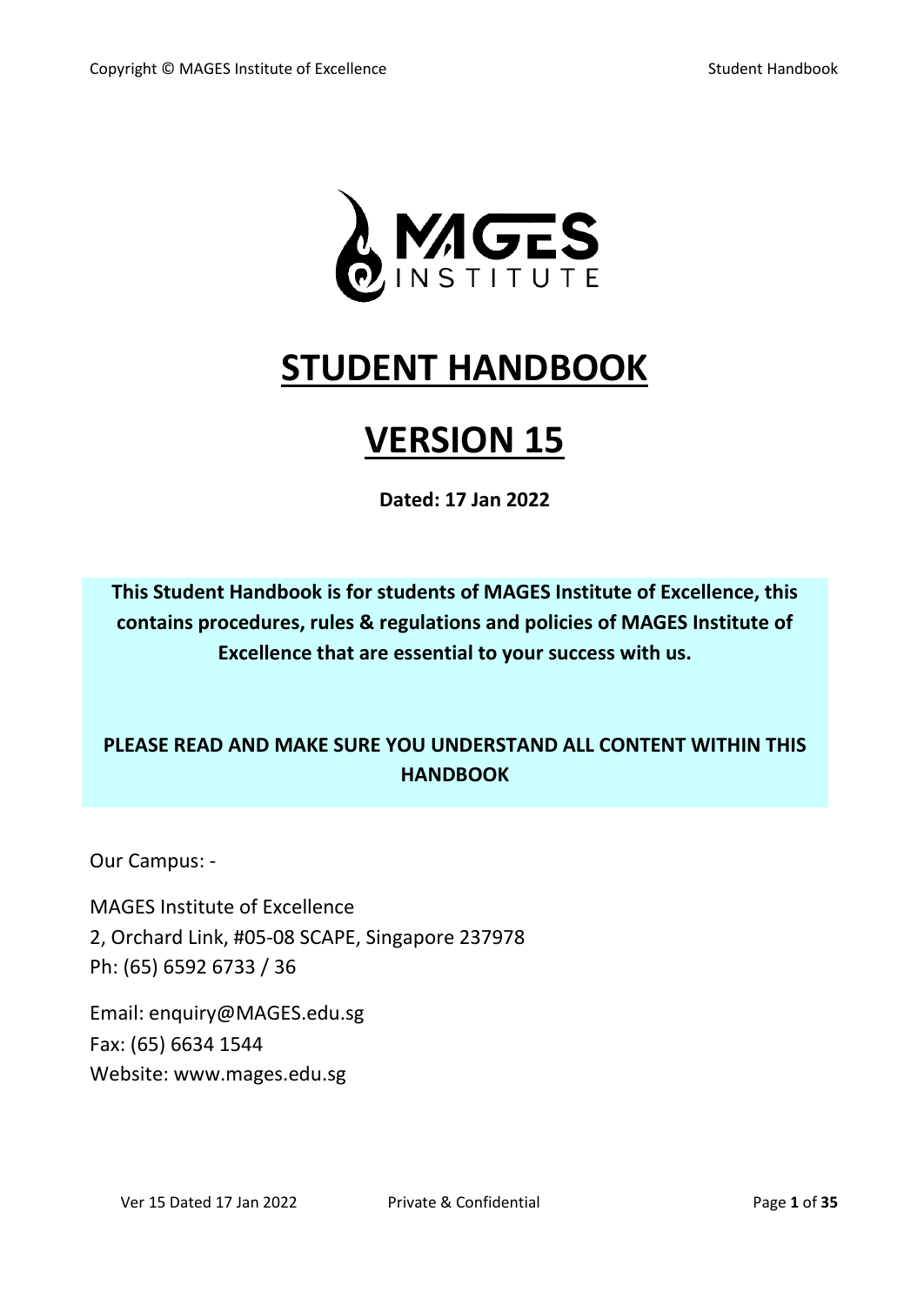| Contents |                          |                        |              |
|----------|--------------------------|------------------------|--------------|
| 1.       |                          |                        |              |
| 1.1      |                          |                        |              |
| 1.2      |                          |                        |              |
| 1.3      |                          |                        |              |
| 2.       |                          |                        |              |
| 2.1      |                          |                        |              |
| 2.2      |                          |                        |              |
| 3.       |                          |                        |              |
| 3.1      |                          |                        |              |
| 3.2      |                          |                        |              |
| 3.3      |                          |                        |              |
| 3.4      |                          |                        |              |
| 3.5      |                          |                        |              |
| 4.       |                          |                        |              |
| 4.1      |                          |                        |              |
| 4.2      |                          |                        |              |
| 4.3      |                          |                        |              |
| 4.4      |                          |                        |              |
| 4.5      |                          |                        |              |
| 5.       |                          |                        |              |
| 5.1      |                          |                        |              |
| 5.2      |                          |                        |              |
| 5.3      |                          |                        |              |
| 5.4      |                          |                        |              |
| 5.5      |                          |                        |              |
| 5.6      |                          |                        |              |
| 6.       |                          |                        |              |
| 6.1      |                          |                        |              |
| 6.2      |                          |                        |              |
| 6.3      |                          |                        |              |
| 6.4      |                          |                        |              |
| 6.5      |                          |                        |              |
| 6.6      |                          |                        |              |
| 6.7      |                          |                        |              |
|          | Ver 15 Dated 17 Jan 2022 | Private & Confidential | Page 2 of 35 |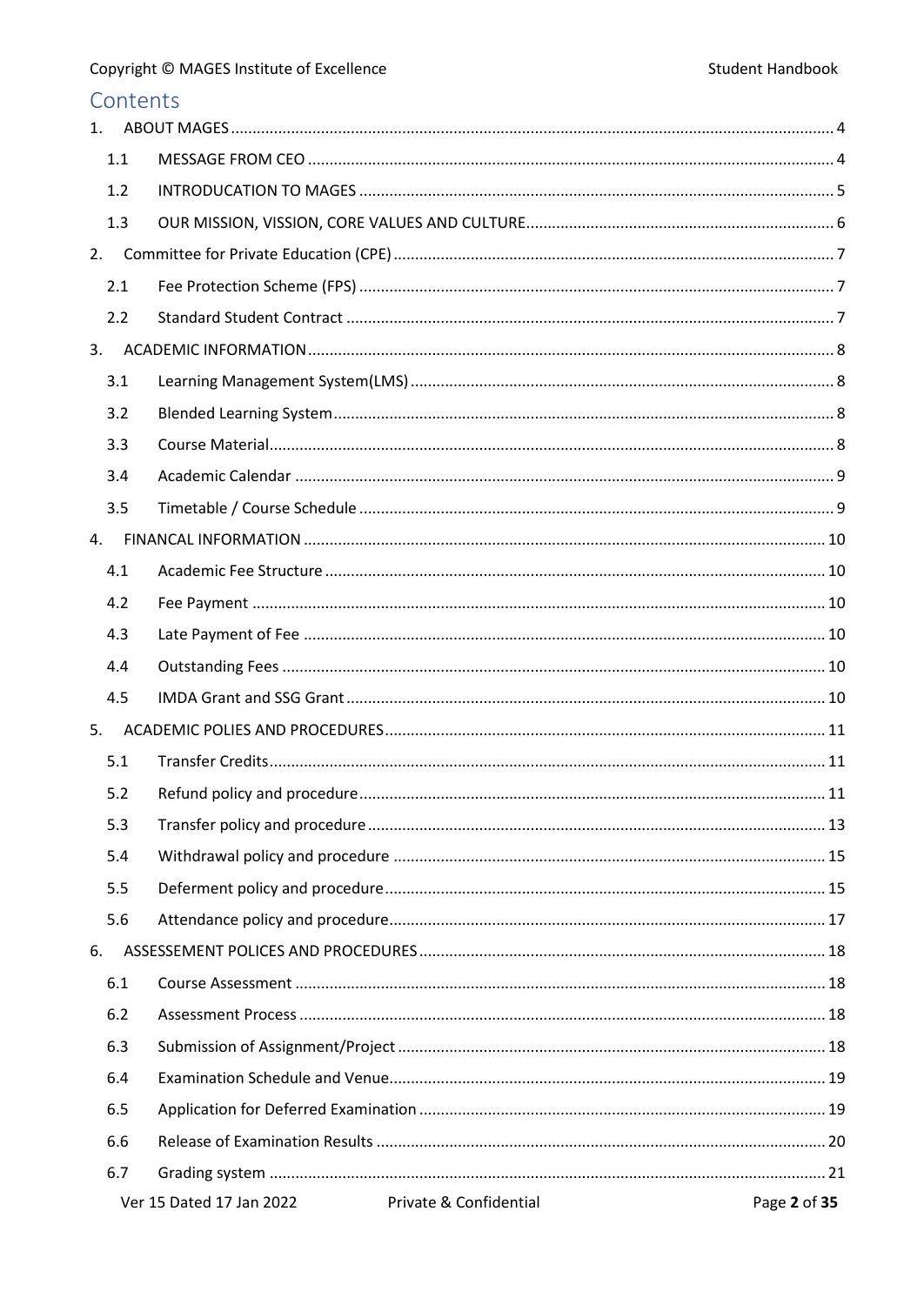|      | Copyright © MAGES Institute of Excellence | <b>Student Handbook</b> |
|------|-------------------------------------------|-------------------------|
| 6.8  |                                           |                         |
| 6.9  |                                           |                         |
| 6.10 |                                           |                         |
| 7.   |                                           |                         |
| 7.1  |                                           |                         |
| 7.2  |                                           |                         |
| 7.3  |                                           |                         |
| 8.   |                                           |                         |
| 8.1  |                                           |                         |
| 8.2  |                                           |                         |
| 8.3  |                                           |                         |
| 8.4  |                                           |                         |
| 9.   |                                           |                         |
| 9.1  |                                           |                         |
| 9.2  |                                           |                         |
| 9.3  |                                           |                         |
| 9.4  |                                           |                         |
| 9.5  |                                           |                         |
| 9.6  |                                           |                         |
| 9.7  |                                           |                         |
| 9.8  |                                           |                         |
| 11   |                                           |                         |
| 12   |                                           |                         |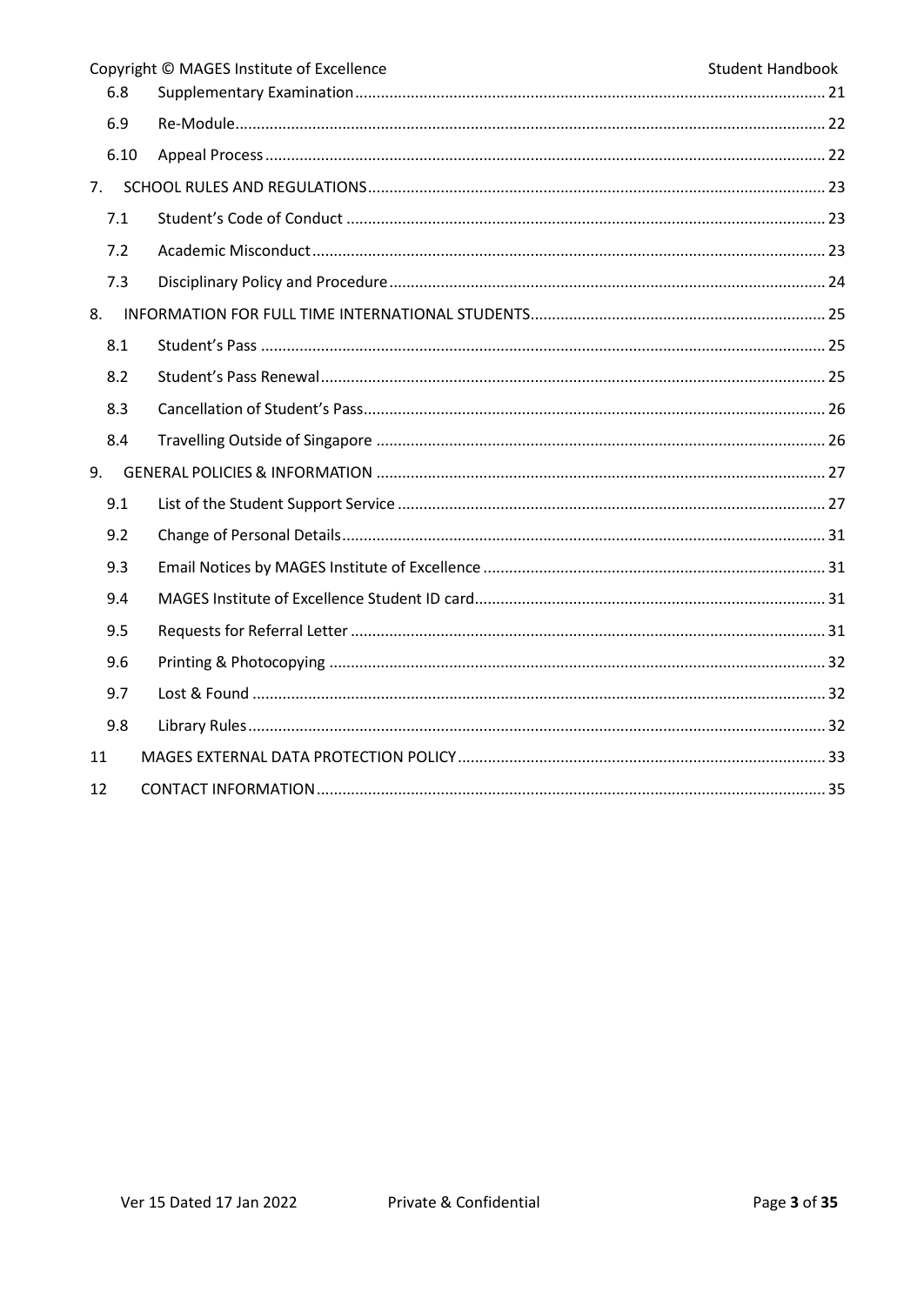#### <span id="page-3-0"></span>1. ABOUT MAGES

#### 1.1MESSAGE FROM CEO

<span id="page-3-1"></span>Welcome to MAGES Institute of Excellence

With its net worth growing by billions of dollars every year, the Gaming and Animation Industry has transformed not only the world of Entertainment, but also the Business world. It has managed to infiltrate almost every household in the developing world and has reached people of every age group.

At MAGES we get you prepared with strong foundation in Media, Animation, Gaming and Entertainment Design. Our courses are designed and delivered by industry specialists to capitalize on the dynamic change happening in Media, Animation, Gaming and Entertainment Design. We help you in harnessing your strengths as an Artist, Technologist, Conceptualist, Tester, Producer and various such rare talents. We offer you industry experience, by involving you in the roles specific to your strength in the Industry Projects delivered by MAGES.

Our students are our brand and their work speak for the excellence in MAGES quality. We are committed to nurturing your talents and helping you fulfill your aspirations.

As the Chief Executive Officer of MAGES Institute of Excellence, my goal is to create a learning environment in which all our students can engage in the pursuit of knowledge and skills. My team and I are committed in making a positive difference in the lives of our students.

Now that you've taken the first step by accessing and reading this information, I hope that you will take the next step and allow us to guide you in your entertainment and media journey.

Mrs. Neeru Bahl

Chief Executive Officer

MAGES Institute of Excellence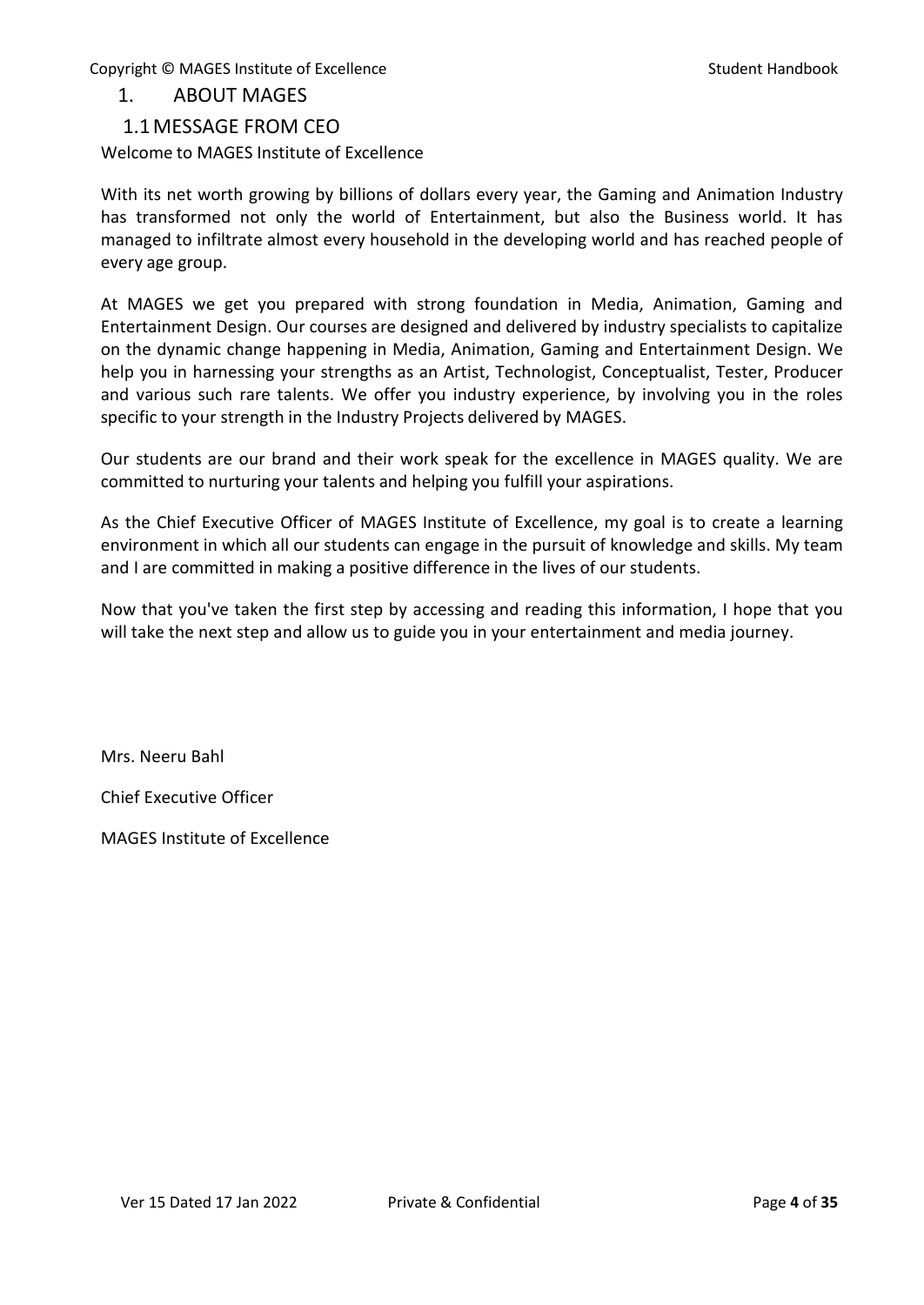## <span id="page-4-0"></span>1.2INTRODUCATION TO MAGES

MAGES Institute of Excellence is registered as a Private Education Institution to provide tertiary level coaching on Media, Animation, Gaming and Entertainment Design - rapidly developing sectors in Singapore and around the world.

The Institute started its operations in April 2010 and is a registered Private Limited Company Regn. Number: 200912099N. MAGES obtained Committee for Private Education (CPE, Ministry of Education, Singapore) registration as Private Education Institute in July 2010. MAGES has also been awarded with the coveted EduTrust certificate (Certificate No. EDU-2-2054). EduTrust is a compulsory certification for all private education institutions who wish to enroll international students in Singapore. In order to be awarded an EduTrust Certification MAGES has had to demonstrate that it achieves stipulated standards in several areas including management, governance, provision of educational services and credit rating.

At MAGES, we believe strongly that a holistic education, which incorporates both academic rigorousness and practical knowledge, is a critical cornerstone of success. To ensure that our courses stay relevant with the latest development, we work closely with our industry members and advisors, tapping on their specific expertise and skills to combine academic excellence with hands-on practical knowledge.

Further to ensure that our courses stay relevant with the latest technology, we work closely with our technology partners and suppliers to tap their knowledge to combine academic vigor with up-to-date software and equipment.

More information on MAGES Institute of Excellence can be found on our website: [www.mages.edu.sg](http://www.mages.edu.sg/)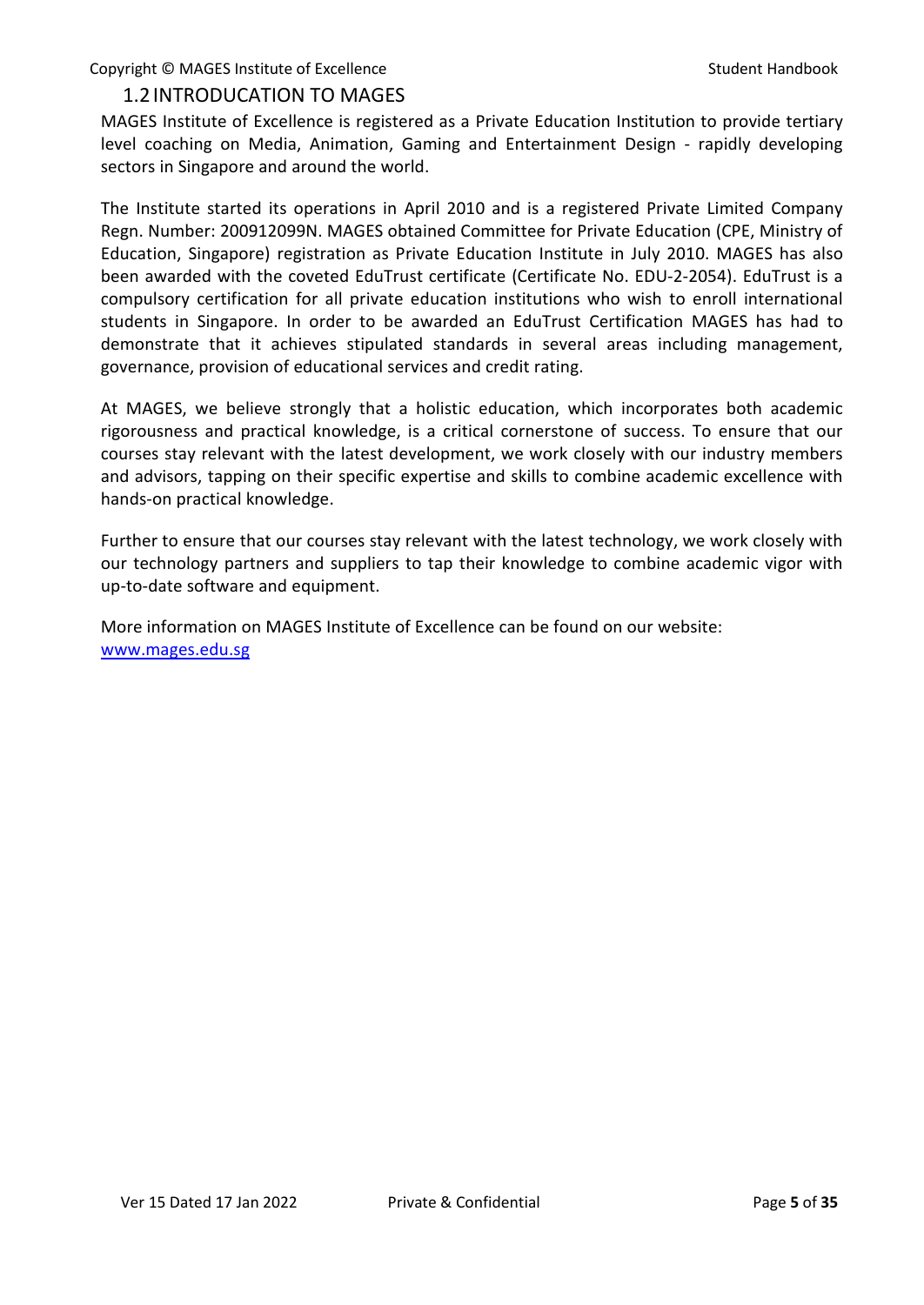## 1.3OUR MISSION, VISSION, CORE VALUES AND CULTURE

#### <span id="page-5-0"></span>**Our Mission**

Nurture individuals to succeed, connect with and serve the society by extending knowledge and stimulating learning.

#### **Our Vision**

We aspire to be one of the top creative institutes providing excellence in all that we do and imparting quality education with global perspective.

#### **Our Core Values**

#### Personal Excellence:

We strive to maximize the personal potential of every student.

#### Character:

We aim to produce students with Character.

#### Quality:

We aim for best quality education with most modern technology and techniques.

#### Global Perspective:

We impart knowledge with a purpose to build quality workforce for the globe.

#### Life Long Learning:

We embrace lifelong learning.

#### **Culture**

MAGES aim to Inculcate its values by fostering a culture amongst its staff and students wherein:

- o Each individual's creativity is **recognized**
- o Allows development of individual's **inherent potential**
- o Nurture the team towards **continuous excellence**
- o **All are treated as equal from supervisor to subordinates**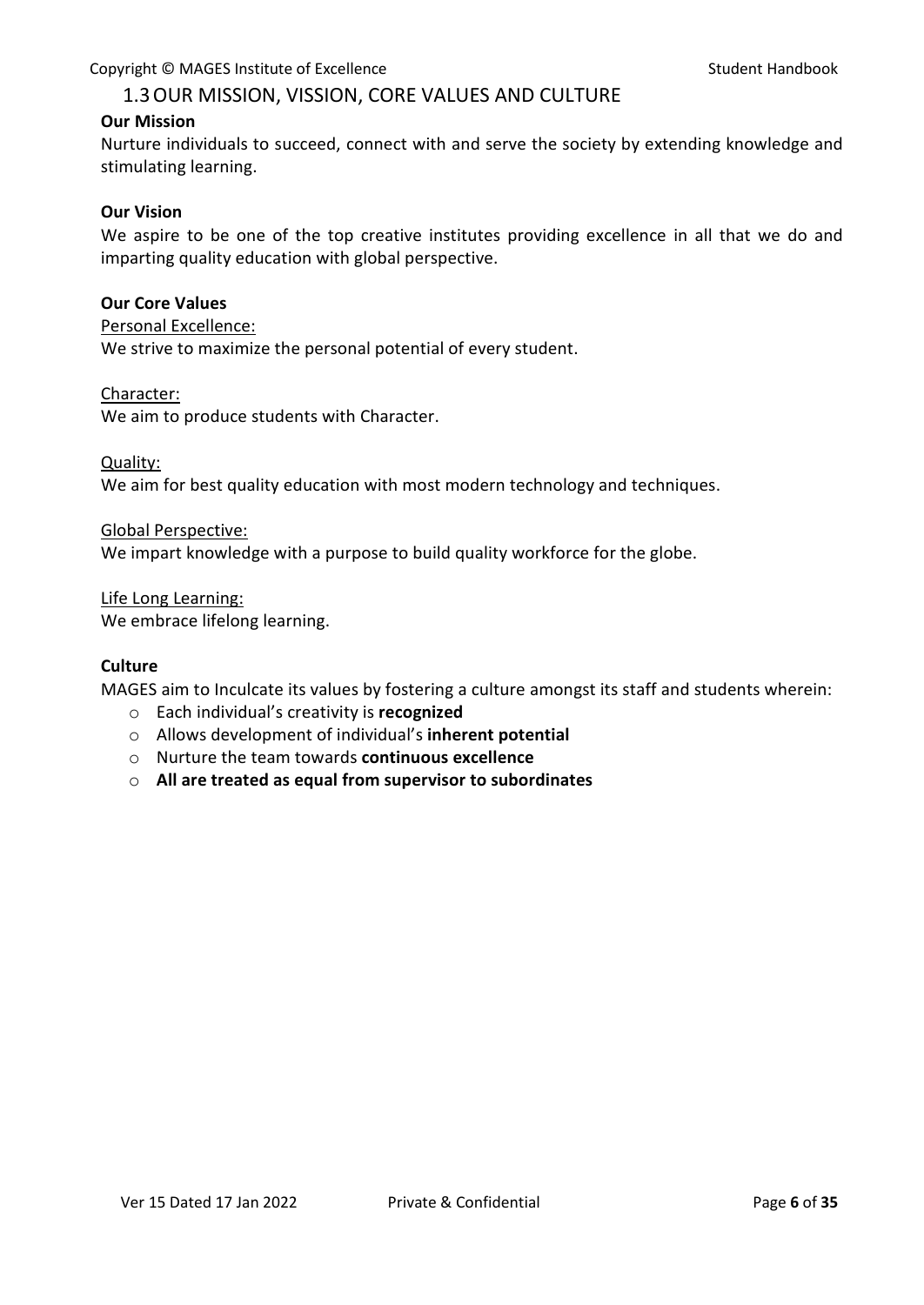# <span id="page-6-0"></span>2. Committee for Private Education (CPE)

# 2.1Fee Protection Scheme (FPS)

<span id="page-6-1"></span>The Committee for Private Education (CPE) was appointed by SkillsFuture Singapore (SSG) Board in October 2016 to carry out its functions and powers relating to private education under the Private Education Act. The CPE is supported by a team of dedicated staff from SSG to regulate the sector, provide student services, consumer education and facilitate capability development efforts to uplift standards in the local private education industry.

The Committee is governed by a Board and comprises experienced individuals from the fields of education, quality assurance and business, as well as economic agencies involved in the promotion of the private education sector. For more details, you can visit : [https://www.tpgateway.gov.sg/resources/information-for-private-education-institutions-](https://www.tpgateway.gov.sg/resources/information-for-private-education-institutions-(peis)/protection-of-course-fees) [\(peis\)/protection-of-course-fees](https://www.tpgateway.gov.sg/resources/information-for-private-education-institutions-(peis)/protection-of-course-fees)

The Fee Protection Scheme (FPS) serves to protect students' fees in the event a private education institution is unable to continue operating due to insolvency, and/or regulatory closure. The Fee Protection Scheme also protects students if the private education institution fails to pay penalties or return fees to the students arising from judgment made against it by the Singapore courts.

EduTrust-certified private education institutions are required to adopt the Fee Protection Scheme to provide full protection to all fees paid by their students.

All fees refer to all monies paid by the students to be enrolled in a private education institution, excluding the course application fee, agent commission fee (if applicable), miscellaneous fees (non-compulsory and non-standard fee paid only when necessary or where applicable, for example, the re-exam fee or charges for credit card payment etc.)

MAGES Institute of Excellence has adopted the Insurance Scheme to protect the student's fees. The insurance service is provided by Liberty Insurance Pte Ltd

- Website: [www.libertyinsurance.com.sg](http://www.libertyinsurance.com.sg/)
- Main No.: (+65) 6221 8611
- Email.: [fps@libertyinsurance.com.sg](mailto:fps@libertyinsurance.com.sg)
- Policy No. FPS048Y20

# 2.2Standard Student Contract

<span id="page-6-2"></span>As part of the requirements of EduTrust, international and local students are required to enter into a Standard Student Contract with the School prior to confirmation of enrolment and this policy is communicated to the students through our various communication channels, including our website.

The student contract is an important document that governs the relationship between the school and the student. Prospective students should therefore understand and agree to the clauses in the student contract before signing it.

Standard Student Contract is available at:<https://mages.edu.sg/about-us/policy/>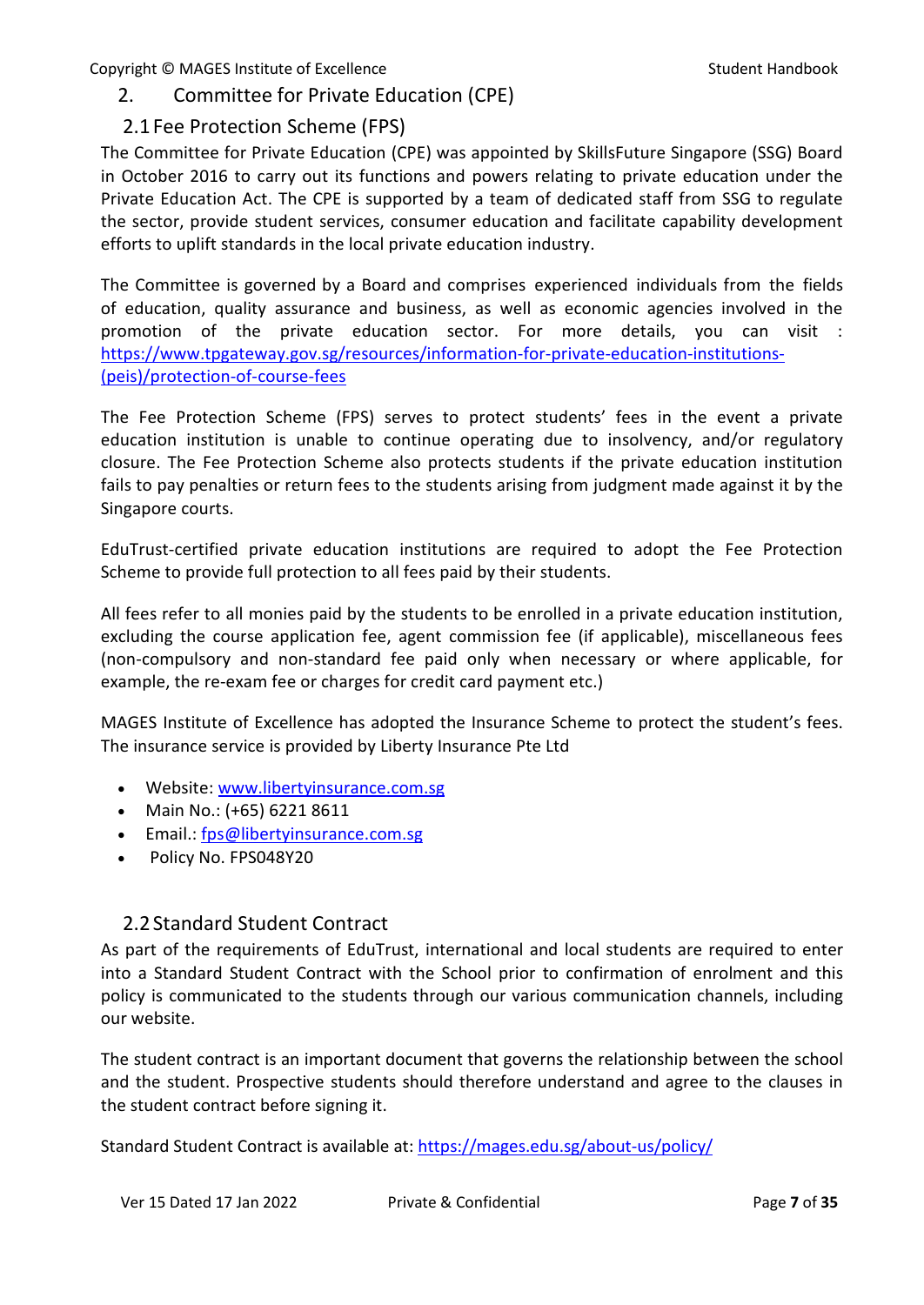# <span id="page-7-0"></span>3. ACADEMIC INFORMATION

# <span id="page-7-1"></span>3.1Learning Management System(LMS)

Teamie is a cloud-based collaborative Learning Management System (LMS) that promotes social learning. It bring together the power of collaboration, learning management and notification systems in one platform. Harness the power of social networking to make learning fun, collaborative and engaging. Create a safe & secure network for instructors and learners to interact and learn.

Every user in Teamie has a profile page which can be accessed from the sliding navigation bar at the top left corner. A profile page usually contains the basic information about the user, such as, user name, country, role, classroom participation, time zone and so on. Further, administrators can have full control on the information to be shown on the user's profile page.

A Program is a collection of modules (classrooms) on Teamie that acts as a grouping container for modules that you are part of. The Materials tab has all your lessons and assessments (assignments, online quizzes and offline tests) shelved safely at one place under respective sections of a classroom. You can view your attendance details for the calendar events of a classroom, such as the attendance status and duration attended from the classroom's Attendance page

Students are encouraged to visit<https://support.theteamie.com/hc/en-us> to understand the LMS.

# <span id="page-7-2"></span>3.2Blended Learning System

Blended learning modes Blended learning spans a continuum that covers a wide range of activities between conventional face-to face interactions and those that are fully online.

MAGES Blended Learning Strategy identifies the following mode of operation to indicate the level of use of technology in learning and teaching.

MAGES Aim for all courses to achieve "Mode 1" and "Mode 2" status through its Blended Learning Implementation Strategy.

Mode 1 - Technology is used to facilitate course management and resources for learner support. For example, to provide information and resources to students via our Teamie the LMS. (e.g., lecture notes or recordings, assessment guidelines)

Mode 2 - Technology is used to enrich the quality of the student learning experience through interactive learning activities beyond those attainable through face-to-face classroom interactions. For example, utilizing technology to support communication and collaboration, assessment and the management of your course.

# <span id="page-7-3"></span>3.3Course Material

## 3.4.1 Purchase of Textbooks

The cost of textbooks is not included in the course fees. Supplementary reading materials will be provided during your lesson. You are strongly encouraged to refer to the unit outlines to determine whether you would like to purchase any textbooks or essential reading materials.

## 3.4.2 Provision of course material/Handouts

Students may receive a combination of the following course materials in a Teamie (LMS)on the first day of the course commencement of class of each subject.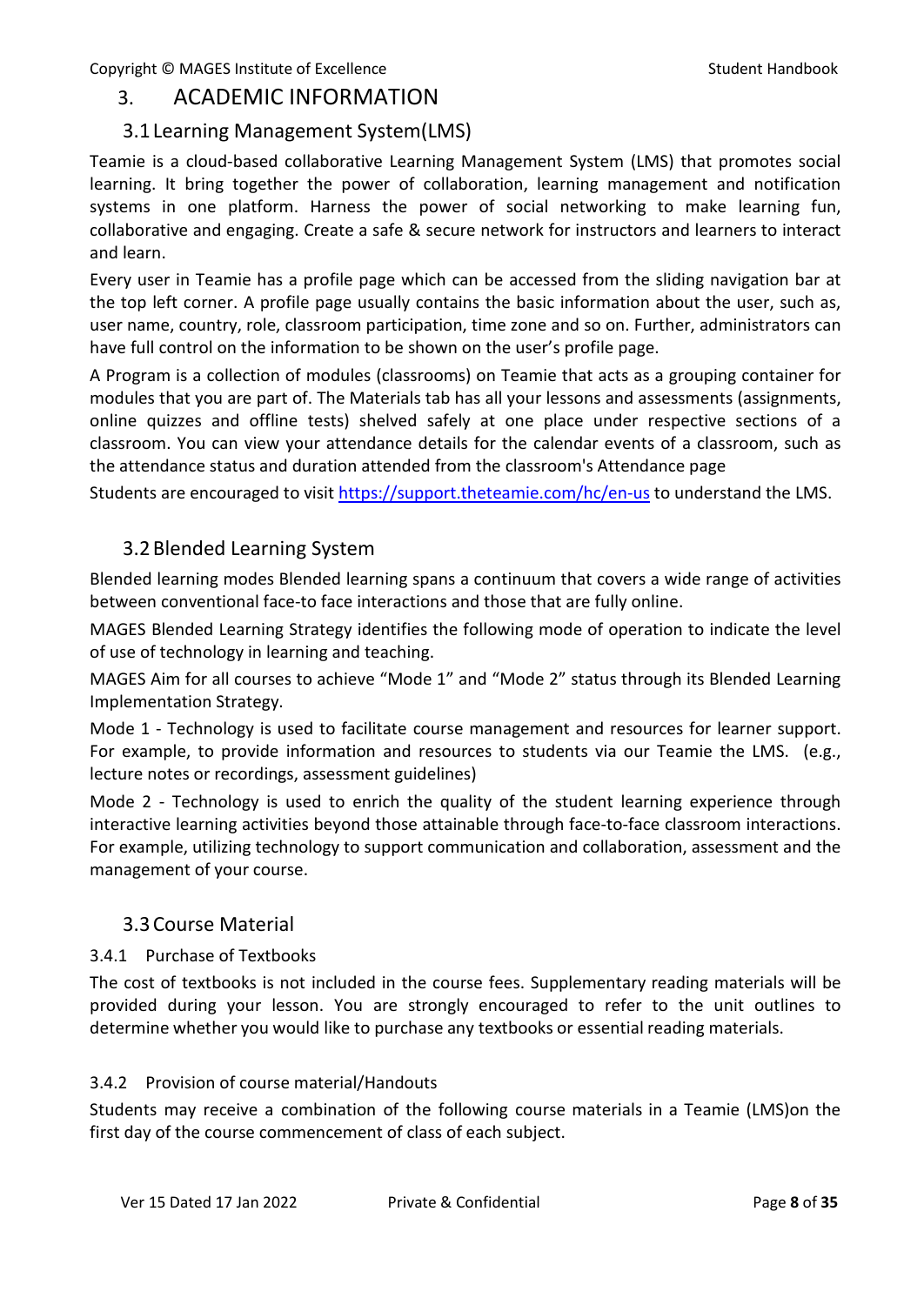**Course Outline** details the essential information about the subject such as the synopses and objectives of the subject and a guide to the area of study for each class. It will also provide the full information about assessment of the subject, including assignment questions, assignment weighting, submission deadlines and assessment guidelines.

**Lecture Notes/ PowerPoint Slides** are the main studying materials for the subject. Please note that students are not required to purchase any additional textbooks for each subject. However, students are encouraged to gain access to the recommended reference materials specified in the Course Outline to enhance what they have learnt from the subject.

**Articles** may be supplied, containing copyright materials such as copies of essential journal articles, newspaper clippings, and short extracts from textbooks.

**Supplementary Readings** are materials to provide additional information relevant to the subject but will not be covered under the scope of assessments.

#### 3.4Academic Calendar

<span id="page-8-0"></span>Please refer to [www.mages.edu.sg](http://www.mages.edu.sg/) for latest Academic Calendar

## 3.5Timetable / Course Schedule

<span id="page-8-1"></span>Timetables / course schedules and the allocation of lesson venues are available on the campus on a daily basis. Students are encouraged to refer to their schedule on a daily basis as there may be changes occasionally.

Classes for full-time students are usually scheduled during the day on weekdays whereas classes for part time students are usually held in the evenings. When the need arises, classes may be conducted during the weekends. For full-time students, classes for certain modules/units may occasionally be held in the evenings.

The timetable / course schedules are fixed by the School and for the benefit of the majority of students, we will not be able to make changes to the timetable/course schedules to accommodate individual student's schedule.

While the School strives to commit to the timetable/course schedule and lesson venue agreed/released to the students, MAGES Institute of Excellence reserves the right to amend the timetable/course schedule and/or lesson venue when necessary (especially under circumstances beyond the control of the School).Should there be any changes to the timetable/course schedule and/or lesson venue, the School will make every effort to inform the students about the change.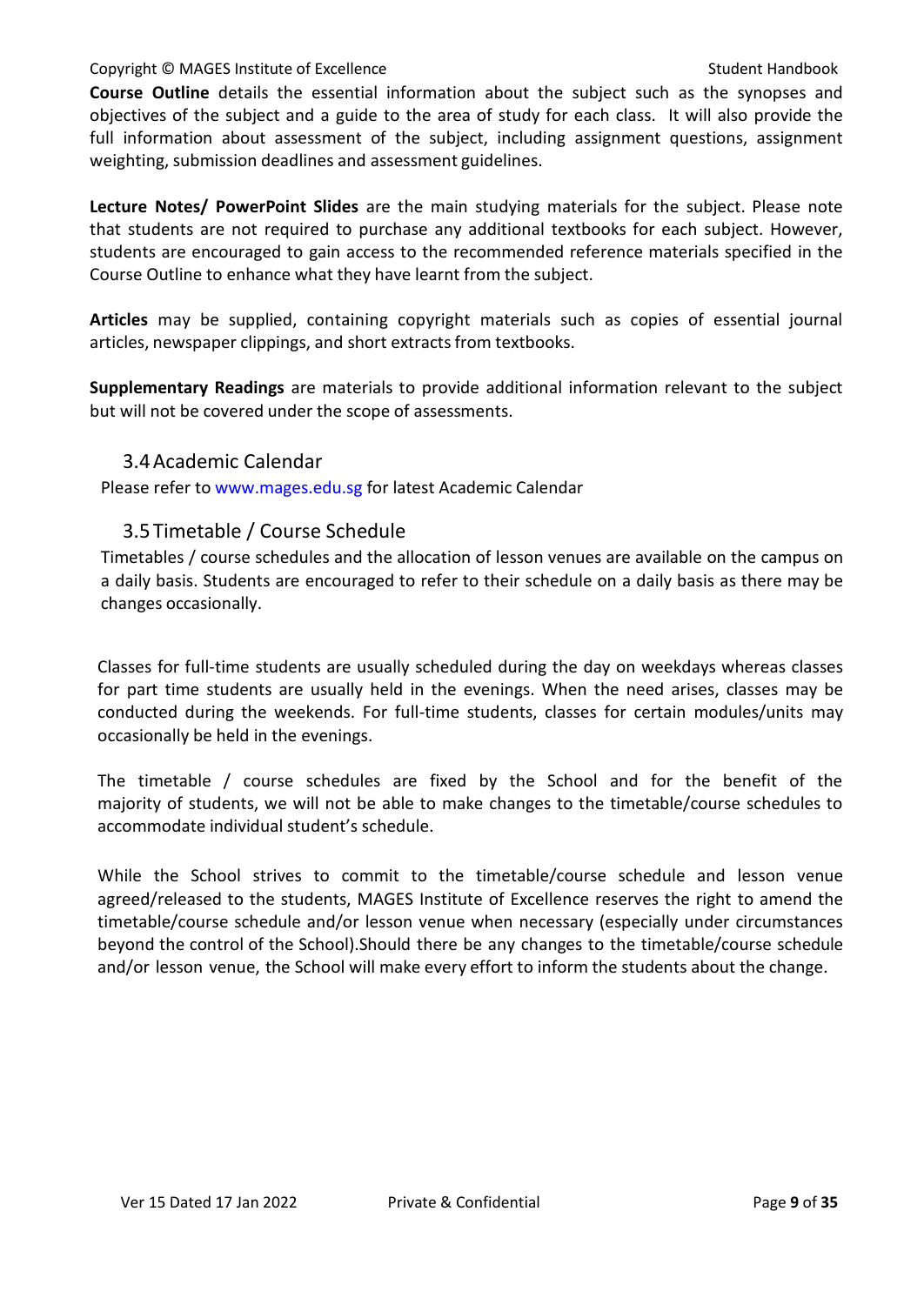# <span id="page-9-0"></span>4. FINANCAL INFORMATION

## <span id="page-9-1"></span>4.1Academic Fee Structure

Please refer to [www.mages.edu.sg](http://www.mages.edu.sg/) for latest Academic Fee Structure

## <span id="page-9-2"></span>4.2Fee Payment

**Application Fee** is non-refundable and can be paid in Cash, NETS, Cheque/ Demand Draft, Bank Transfer or Credit Card.

**Course Fee** payment can be paid in NETS, Cheque/ Demand Draft, Bank Transfer or Credit Card. It will be due 2 weeks before the commencement of course or new course phase. An invoice for course fee payment will be sent to the student.

Deposit the payment through Cheque/Demand Draft/Bank Transfer to the following DBS Current Account:

Current Account Name: MAGES INSTITUTE OF EXCELLENCE PTE LTD with DBS Bank Ltd Current Account Number: 106-902634-2

All payments must be made out in Singapore dollars.

Students shall inform SSA about the payment being deposited in MAGES DBS Current Account.

Receipts will be issued to the students at the point of payment, and students are reminded to keep these receipts for future references in the event of any payment discrepancies that might occur.

# 4.3Late Payment of Fee

<span id="page-9-3"></span>Students are expected to observe the stipulated deadline as indicated in the payment schedule and/or our notice for payment, failing which, they will be liable to pay a late fee charges as stated in the student contract.

# 4.4Outstanding Fees

<span id="page-9-4"></span>Students are expected to make timely payment of course fees to the School. A student may be barred from attending lessons, sitting for exam and/or progression to the next level, if he/she fails to satisfy any outstanding financial obligation to MAGES Institute of Excellence.

MAGES Institute of Excellence reserves the right to bar students from attending exams and/or withheld certificates and/or academic transcripts of these students until their outstanding financial obligations with the School are fulfilled.

# 4.5IMDA Grant and SSG Grant

<span id="page-9-5"></span>For participants with IMDA grant or SSG Grant - If the participants fails to complete the entire course to IMDA or SSG satisfaction (where applicable), MAGES Institute of Excellence will not be entitled to any grant amount from the respective agency and participant shall undertake to pay the full amount of course fee to MAGES Institute of Excellence immediately before the completion of course.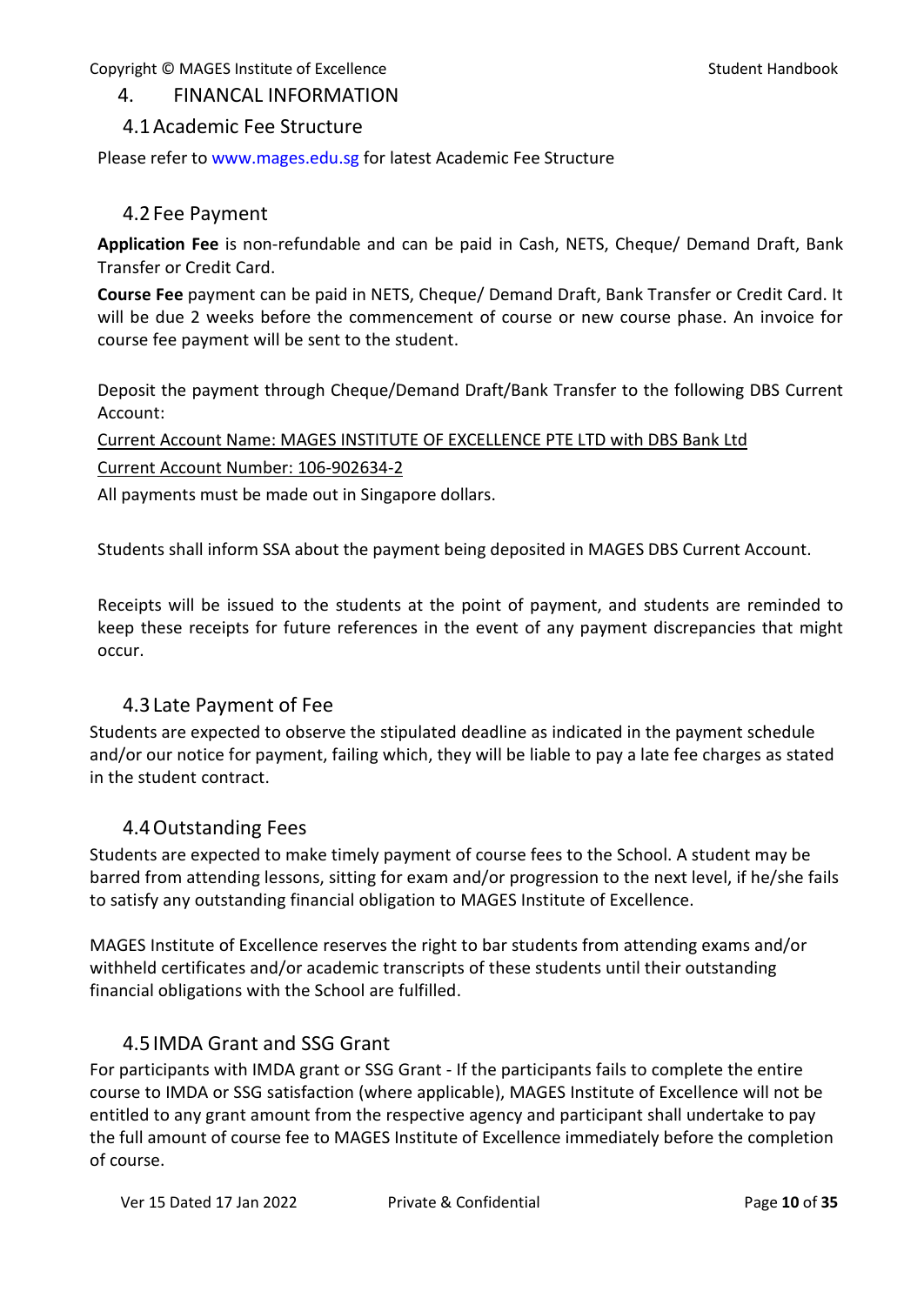# <span id="page-10-0"></span>5. ACADEMIC POLIES AND PROCEDURES

# 5.1Transfer Credits

<span id="page-10-1"></span>The Student applying for Transfer Credits have to fill in the Student Credit Transfer Form and submit along with copy of qualification certificate/ degree, copy of the transcript along with syllabus of the course to Sales Team for Academic Manger's review and approval. Academic Director approves or rejects the Transfer Credit Request based on the MAGES Transfer Credit Policy. Management Committee approval is required before the student is communicated the final decision. Academic Director issues a letter on the outcome of the request. The Sales team communicates with the student on the outcome. The process takes not more than 10 working days.

The Academic Director will evaluate college credits earned elsewhere with respect to graduation requirements at MAGES Institute of Excellence Singapore. Orientation classes, or classes in which student receives a "Pass" are not eligible for transfer credit consideration. Courses transferred or waived are entered on transcripts, but no grades or quality points are awarded.

Transfer credit may be accepted subject to the following conditions and restrictions:

1) The course(s) offered for transfer must be taken at a bona fide, legitimate institution recognized and approved by a regulatory authority which oversees the educational system in the country where the institution is located. These courses must appear on official transcripts from the institution. The final decision regarding the transferability of credits remains at MAGES Institute of Excellence, Singapore's discretion.

2) The course(s) must be comparable in academic quality to MAGES Institute of Excellence courses; transfer credit will be denied for courses not meeting this standard. Accordingly, current students are strongly urged to seek transfer approval from Academic Director using the form provided for this purpose prior to enrollment in any course for which transfer approval might be sought.

3) The decision regarding the acceptance of credit rests with the Academic Director. Decisions about validation of courses are based on a comparison of syllabi or course descriptions and when the validation is in question, it will revert to the demonstrated student competencies.

4) 4.Transfer credit will be considered for courses in which the grade of "C - Credit" or equivalent, better is recorded.

5) "Pass" grades will not be accepted for transfer credit.

6) The maximum transfer credit MAGES will accept from a student is 2 module credits.

7) The module will appear as transfer credit with a grade of "TR" on MAGES transcript. This will not affect student MAGES Graduation Requirements.

8) For exemption cases the module will appear as Exempted with a grade of "EX" on MAGES transcript. This will not affect student MAGES Graduation Requirements.

# <span id="page-10-2"></span>5.2Refund policy and procedure

MAGES' refund Policy as follows:

A. Refund for Withdrawal Due to Non-Delivery of Course:

The PEI will notify the Student within three (3) working days upon knowledge of any of the following:

(i) It does not commence the Course on the Course Commencement Date;

Ver 15 Dated 17 Jan 2022 Private & Confidential Page **11** of **35**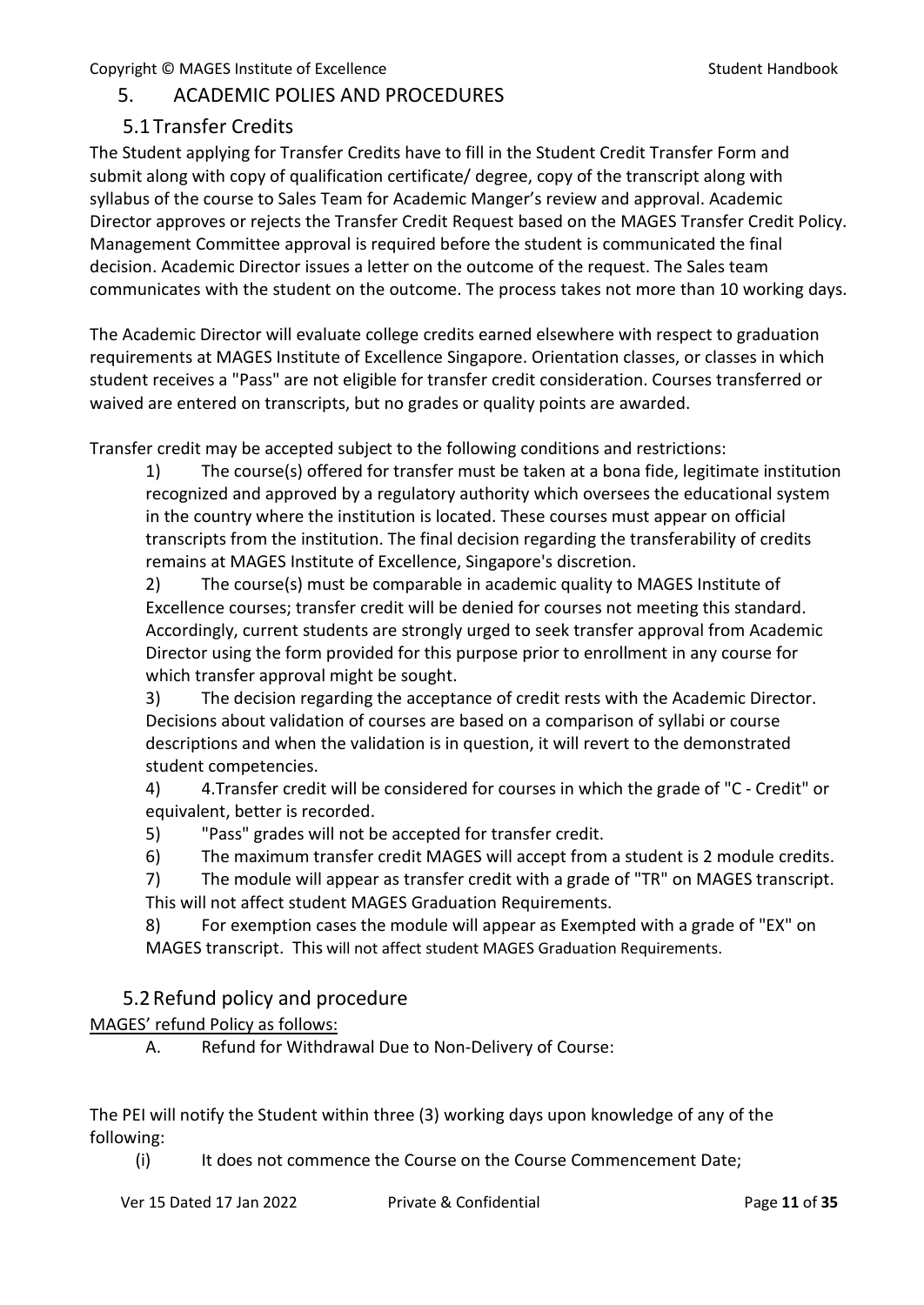(ii) It terminates the Course before the Course Commencement Date;

(iii) It does not complete the Course by the Course Completion Date;

(iv) It terminates the Course before the Course Completion Date;

(v) It has not ensured that the Student meets the course entry or matriculation

requirement as set by the organisation stated in Schedule A within any stipulated timeline set by CPE; or

(vi) The Student's Pass application is rejected by Immigration and Checkpoints Authority (ICA).

The Student should be informed in writing of alternative study arrangements (if any), and also be entitled to a refund of the entire Course Fees and Miscellaneous Fees already paid should the Student decide to withdraw, within seven (7) working days of the above notice.

B. Refund for Withdrawal Due to Other Reasons:

If the Student withdraws from the Course for any reason other than those stated in Clause 1, MAGES will, within seven (7) working days of receiving the Student's written notice of withdrawal, refund to the Student an amount based on the table in Schedule.

**Schedule**

|                                                                                                 | scheuule                                                 |
|-------------------------------------------------------------------------------------------------|----------------------------------------------------------|
| % of [the amount of the<br>fees paid under Schedule B<br>and Schedule C of student<br>contract] | If Student's written notice of withdrawal is received    |
| [100]                                                                                           | ("Maximum Refund") More than [14] days before            |
|                                                                                                 | the Course Commencement Date                             |
|                                                                                                 | Before, but not more than [14] days before the           |
| [50]                                                                                            | <b>Course Commencement Date</b>                          |
|                                                                                                 | After, but not more than [7] days after the Course       |
| [50]                                                                                            | <b>Commencement Date</b>                                 |
|                                                                                                 | More than [7] days after the Course Commencement         |
| $[10]$                                                                                          | Date, but not more than [14] days after the Course       |
|                                                                                                 | Commencement Date                                        |
|                                                                                                 | after<br>the<br>than<br>$[14]$<br>days<br>Course<br>More |
| [0]                                                                                             | Commencement Date                                        |
|                                                                                                 |                                                          |

C. Refund During Cooling-Off Period:

MAGES will provide the Student with a cooling-off period of seven (7) working days after the date that the Contract has been signed by both parties.

The Student will be refunded the highest percentage (stated in Schedule D) of the fees already paid if the Student submits a written notice of withdrawal to the PEI within the cooling-off period, regardless of whether the Student has started the course or not.

Non Refundable fee:

a. Application Fee: However, in the circumstance where MAGES has decided not to commence a course, the application fee will be refunded within seven (7) working days after the student is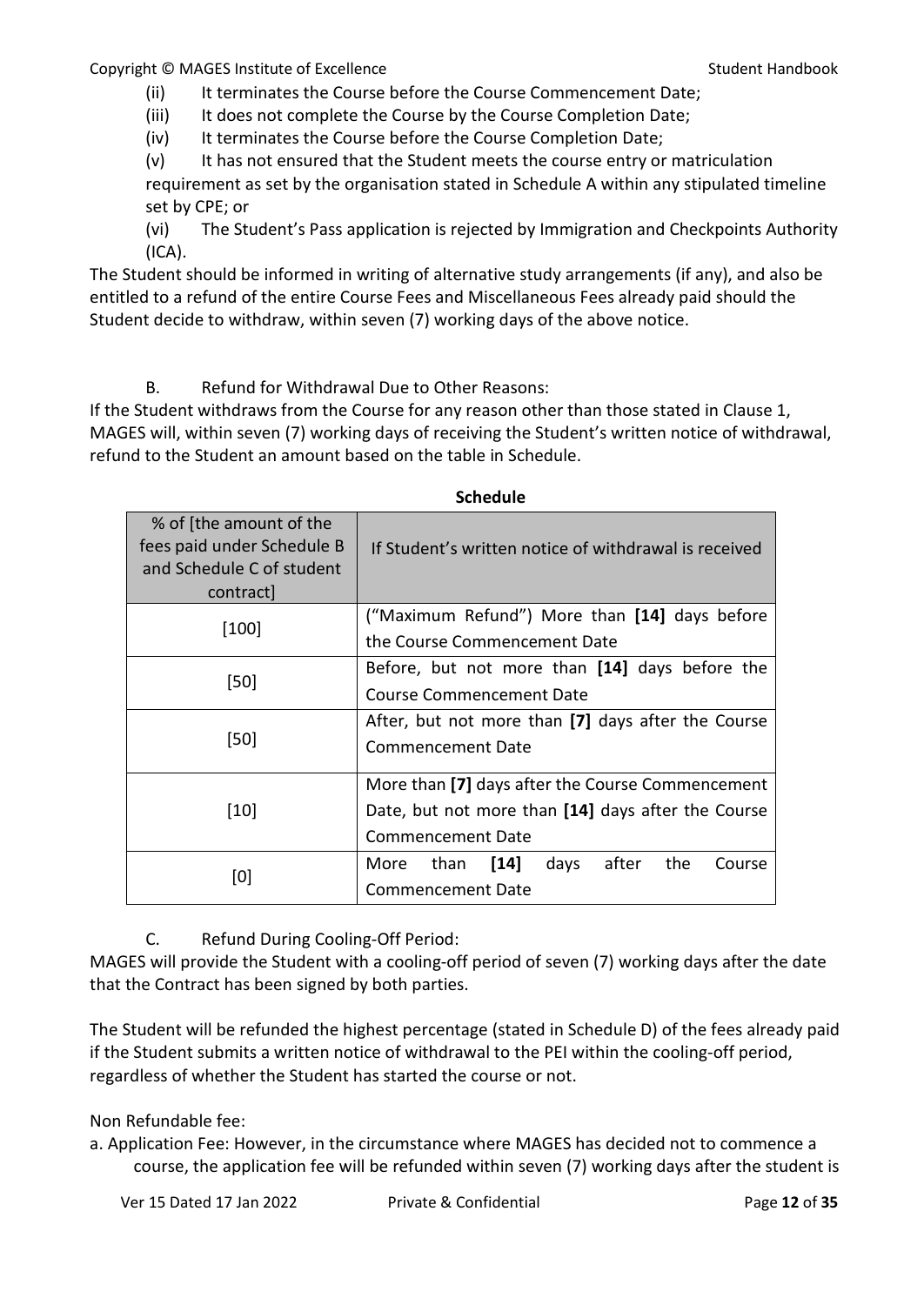notified, unless the student takes up alternative study arrangement with MAGES. b. Miscellaneous Fees: However, a refund will be made for the scenarios in a 'Refund for Withdrawal Due to Non-Delivery of Course' above.

c. Third parties charges e.g. Bank charge, ICA Student Pass application fee and Issuing Fee.

#### Request for Course Fee Refund

1) In the event the student seeks a refund, the student is required to fill in the Refund Form and submit to the SSA.

2) The SSA will calculate the amount to be refunded.

3) The SSA reports the refund request to Management and hands over the form.

4) Management reviews the refund request against the refund policy.

5) Management sign off the Refund Request with his Approval or Rejection and hands it back to SSA.

6) SSA informs the student in 3 working days from the date of approval/ rejection of the Refund request in writing.

7) If the refund request is rejected by the Management, the SSA will contact the student to inform the decision. In the event that the Student and MAGES are unable to resolve a dispute, the Student and MAGES shall refer the dispute to the Singapore Mediation Centre (SMC) or Singapore Institute of Arbitrators (SIArb) through the CPE Student Services Centre for mediation prior to instituting any legal action or proceedings. The Student and MAGES hereby agree to such procedures and to pay such fees as the Singapore Mediation Centre (SMC) or Singapore Institute of Arbitrators (SIArb) may prescribe from time to time for the purpose of resolving their dispute.

8) An approved Refund request is handed to the Accounts department who will verify all the details present and ensure the request is countersigned by the Management

9) After MANAGEMENT's approval, SSA contacts the student and explains on the refund amount.

10) SSA contacts and explains to the student on refund amount

11) Student signs Refund form to acknowledge that the refund computation has been communicated to them

12) SSA submits the refund processing request document to Finance along with the original copy of Refund Form duly approved by authorized signatory of MAGES and student.

13) MAGES Finance prepares the cheque on student name and hands over to SSA.

14) SSA gives the cheque to student and take acknowledgement or deposits the cheque into students specific bank account as per the student written request.

15) Maximum time taken in processing the refund should not exceed 7 working days.

# <span id="page-12-0"></span>5.3Transfer policy and procedure

## Policy and Procedure for Transfer of Study Mode

The timeframe for assessing and replying to any request for transfer/withdrawal will not be more than 4 weeks.

Transfer of study mode refers to a change from full-time study to part-time study or vice versa for the same course. This may be possible depending on the regulations of the respective course of study but student shall be solely responsible for future outcomes resulting from the transfer should it be approved. Student's Pass holders are not eligible for such transfer.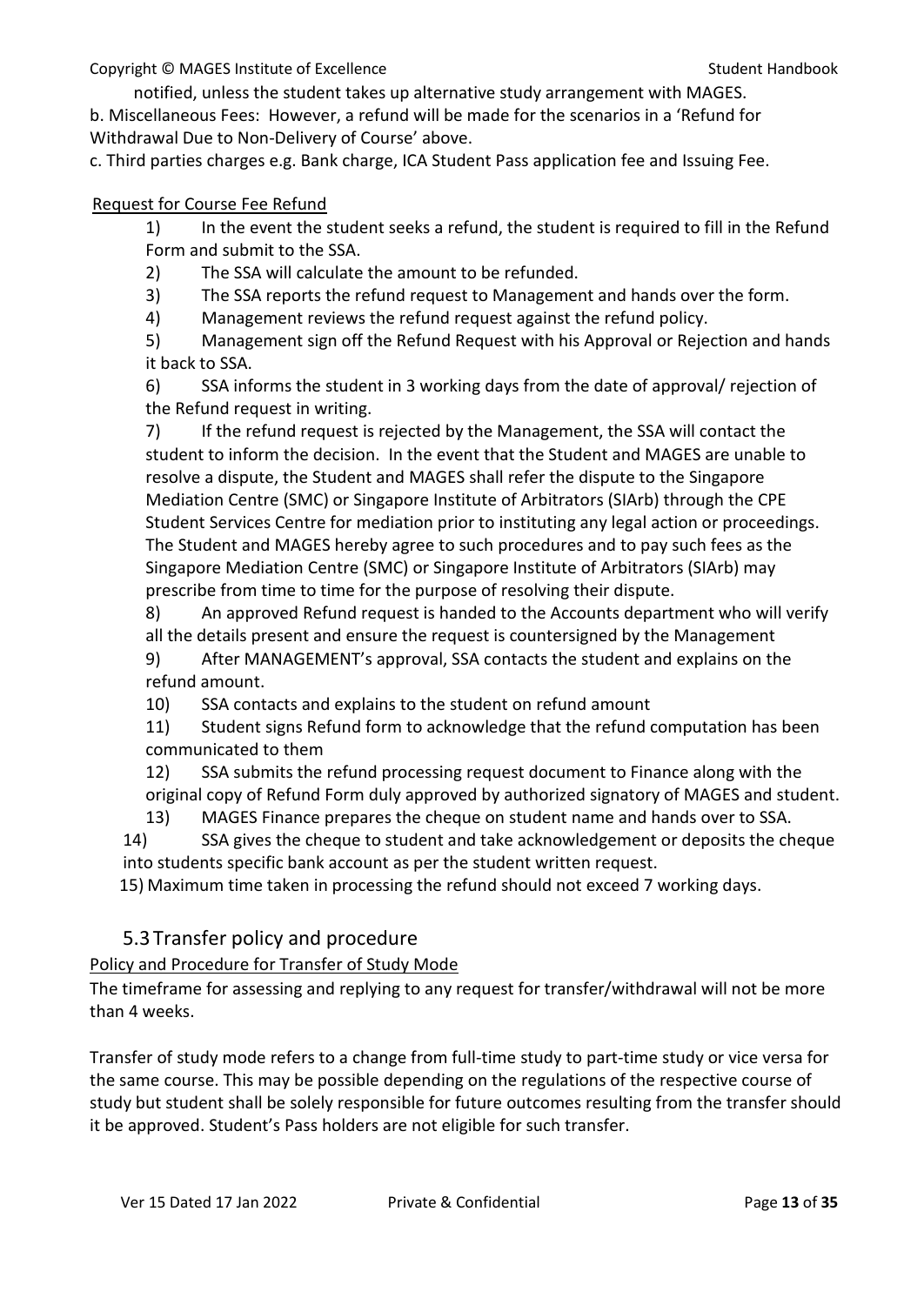If student wishes to have a transfer of study mode for study, student shall adhere to the following procedures:

1) Student must complete the Request for Transfer of Course/Level Form and submit it to our Student Services Office at least 14 working days prior to the commencement date of the module/level.

2) Parent's/legal guardian formal letter of consent to the transfer and to absolve MAGES' responsibilities for any disruption to his/her study in Singapore is required if student is below the age of 18.

3) The transfer fee of \$100 would be applicable for the transfer case

4) An appointment shall be arranged for student to meet with the respective staff incharge for assessment session. With advice from our staff, student shall decide on whether to continue with student's current study mode or proceed with the transfer request.

5) MAGES shall put it in writing to inform student on the outcome of the request.

6) If the request is approved: student must approach Student Services Office as soon as possible to complete formalities with MAGES for the transfer of study mode.

7) For an approved transfer request, the original student contract must be terminated, and a new student contract be signed.

8) Unconsumed Course Fees: Any unconsumed course fee from the current contract will be credited to the new contract.

9) The timeframe for assessing and replying to any request for transfer will not be more than 4 weeks.

# Policy and Procedure for Transfer of Course

Transfer of course refer to transfer from a course X to another course Y within MAGES with payment of a transfer fee. This treated as a withdrawal from course X (refund policy will apply) and re-enrolment with MAGES into course Y. Student may apply for any unconsumed course fee from the current course to be credited to the new course, but the request is subjected to Management Committee's approval

For transfer of course, his/her current Student's Pass must be cancelled in order for a new Student's Pass application to be made to the ICA. All Student Pass applications are subject to approval by the ICA.

If student wishes to have a transfer of course, student shall adhere to the following procedures:

1) Student must satisfy the pre-requisites of the requested course and have a good class attendance record before such request can be considered.

2) Student must complete the Request for Transfer of Course/Level Form and submit it to our Student Services Office at least one (1) month prior to the commencement date of the course.

3) Parent's/legal guardian formal letter of consent to the transfer and to absolve MAGES responsibilities for any disruption to his/her study in Singapore is required if student are below the age of 18.

4) An appointment shall be arranged for student to meet with the respective staff incharge for assessment session. With advice from our staff, student shall decide on whether to continue with his/her course of study or proceed with the transfer, subject to his/her satisfying the pre-requisites of the intended programme.

5) MAGES shall put it in writing to inform student on the outcome of the request.

6) If the request is approved: student must approach Student Services Office as soon as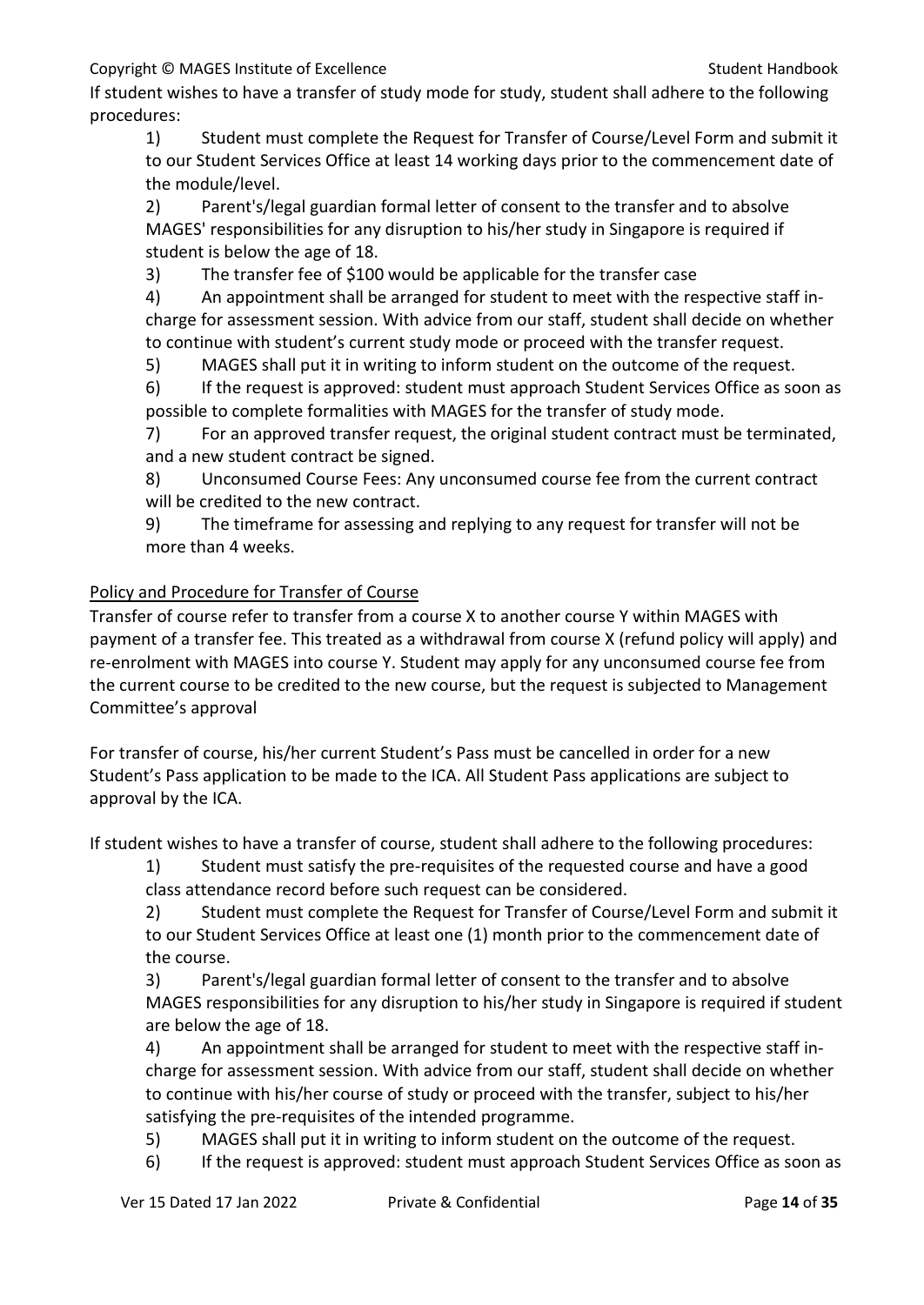possible to complete formalities with MAGES and the Student's Pass application (Student's Pass holder only) processes for the transfer of course. His/her Student's Pass and highest education qualification certificates / academic transcripts are required for the application.

7) As a policy, internal transferring from one course/programme to another shall be considered "Deemed Withdrawal" in the "Student Contract".

- 8) For an approved transfer request, the original student contract must be terminated, and a new student contract be signed.
- 9) Unconsumed Course Fees: Any unconsumed course fee from the current course will be credited to the new course.
- 10) The timeframe for assessing and replying to any request for transfer will not be more than 4 weeks.

## Transfer to Another School - Deemed Withdrawal

Student application to transfer to another school is deemed as withdrawal from the original course. These cases will be treated as Withdrawal without Cause.

# <span id="page-14-0"></span>5.4Withdrawal policy and procedure

Withdrawal refers to student discontinues all courses with MAGES. MAGES allows students to withdraw from a course in accordance with its refund policy.

If student wishes to withdraw from MAGES voluntarily, student shall adhere to the following procedures:

1) Student must complete the Request for Withdrawal Form and submit it along with his/her Student's Pass to our Student Services Office.

2) Parent's/legal guardian formal letter of consent to the withdrawal and to absolve MAGES' responsibilities for any disruption to his/her study in Singapore is required if student is below the age of 18.

3) An appointment shall be arranged for student to meet with the respective staff incharge for counseling session. With advice from our staff, student shall decide on whether to continue with his/her study or proceed with the withdrawal.

- 4) For Student's Pass holder, MAGES shall cancel his/her Student's Pass with the ICA.
- 5) Unconsumed Course Fees: Refer to MAGES refund policy.

# 5.5Deferment policy and procedure

## <span id="page-14-1"></span>Deferment of Course

Student is also allowed to defer a course before the commencement date, the request must be submitted.

Student is allowed to defer only ONCE and up to a maximum period of ONE year, failing which he/she will be deemed to have withdrawn from the programme. And the deferment period is excluded in the maximum study period. He/ She would have to re-apply as a fresh applicant if he/she is interested to pursue the course.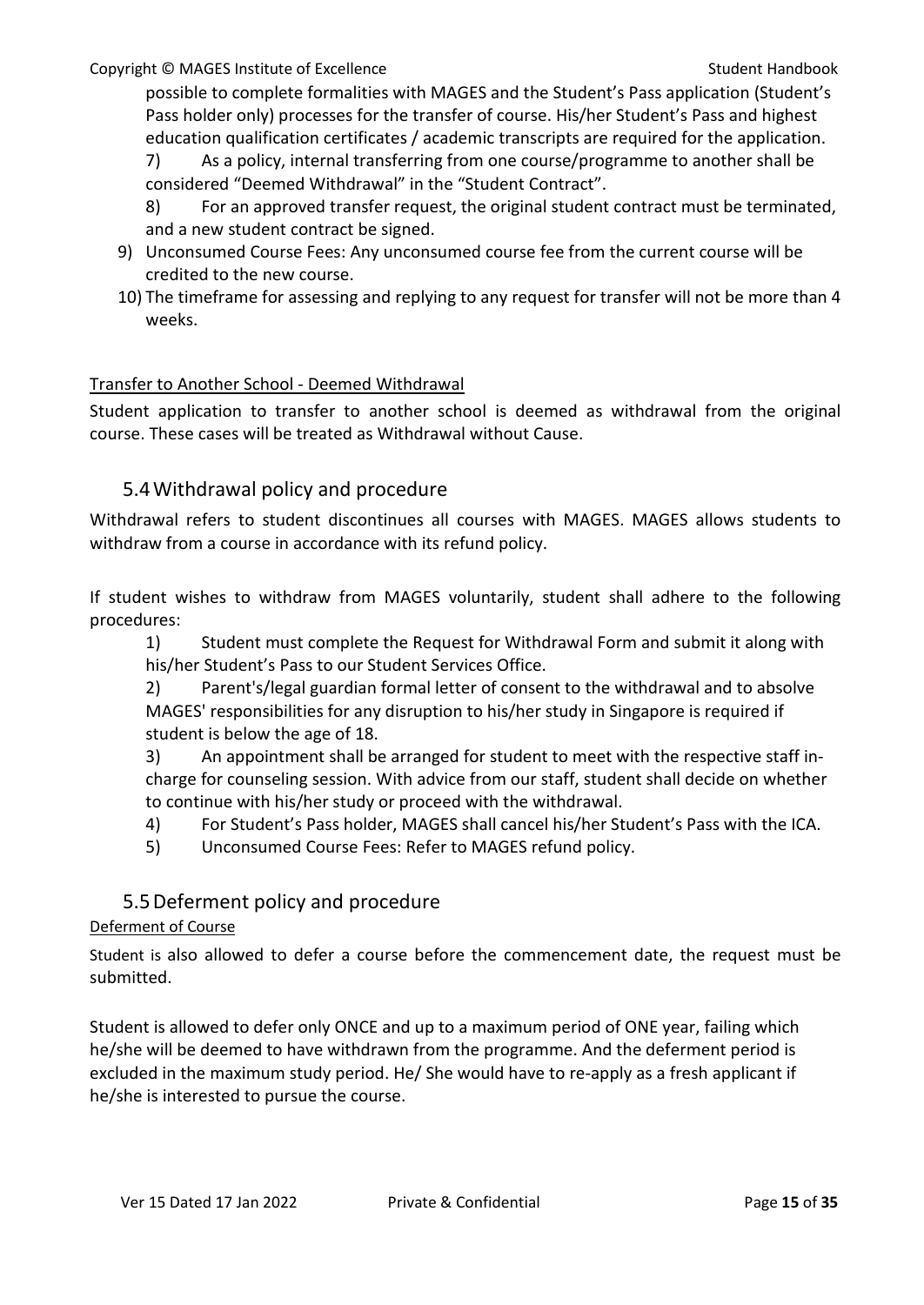# Copyright © MAGES Institute of Excellence Student Handbook Student Handbook Deferment of a course will only be considered BEFORE the commencement of the course.

Student must settle all overdue payment prior to approval for deferment. All subsequent installment(s) would follow the payment schedule of the new class the student is deferring into.

It is the student's responsibility to write in to the institute to resume their course. Please note that failure to do so will result in the automatic withdrawal from the programme.

MAGES will communicate with the student one month prior to the deferment period expiry to check student's plan to complete the course. The student will be informed about the next intake start date and will be given proper chance to complete the deferred course.

If the student wishes to complete the course, addendum to the contract will be signed accordingly. If the student does not want to continue the course, then the "Withdrawal Process" will be followed.

If the student does not reply back after 3 follow-ups by email, then the "Termination Process" will be followed.

## Deferment of module

Student is also allowed to defer module(s) but with a minimum of 2 weeks before the commencement of the module, the request must be submitted.

Students who submit their request for deferment upon or after the start of the module/unit for a particular semester/trimester will not be able to carry forward his/her paid fees for the particular module/unit to a later period, unless otherwise approved by MAGES. Only under exceptional circumstances would deferment be considered during the term. For such cases, the following must be noted:

- Upon approval, students are required to pay a fee before the commencement of deferment.
- Upon resuming the course, students are expected to start the term afresh. This is regardless of the fact that they had already attended the first few lessons previously before their deferment.

A student who is unable to undertake any subject(s) according to the recommended class schedule and wishes to defer the subject must notify the MAGES in advance, in writing. Application for deferment of subject must be within the course's eligibility period, one week before commencement of the new subject, with a deferment fee of S\$100 (subject to GST).

Students who wish to defer from a paid subject before the new subject commences will not be allowed a refund of the course fee. However, the course fee paid will be transferred to the commencement of the following subject(s). The maximum duration for deferment with course fees detainment shall be for a period of one year from the date of deferment approval. And the deferment period is excluded in the maximum study period. Thereafter, students will need to reregister and pay the necessary course fees for continuation.

Ver 15 Dated 17 Jan 2022 Private & Confidential Page **16** of **35** Students will not be allowed to defer from a subject and a refund of the course fee paid for any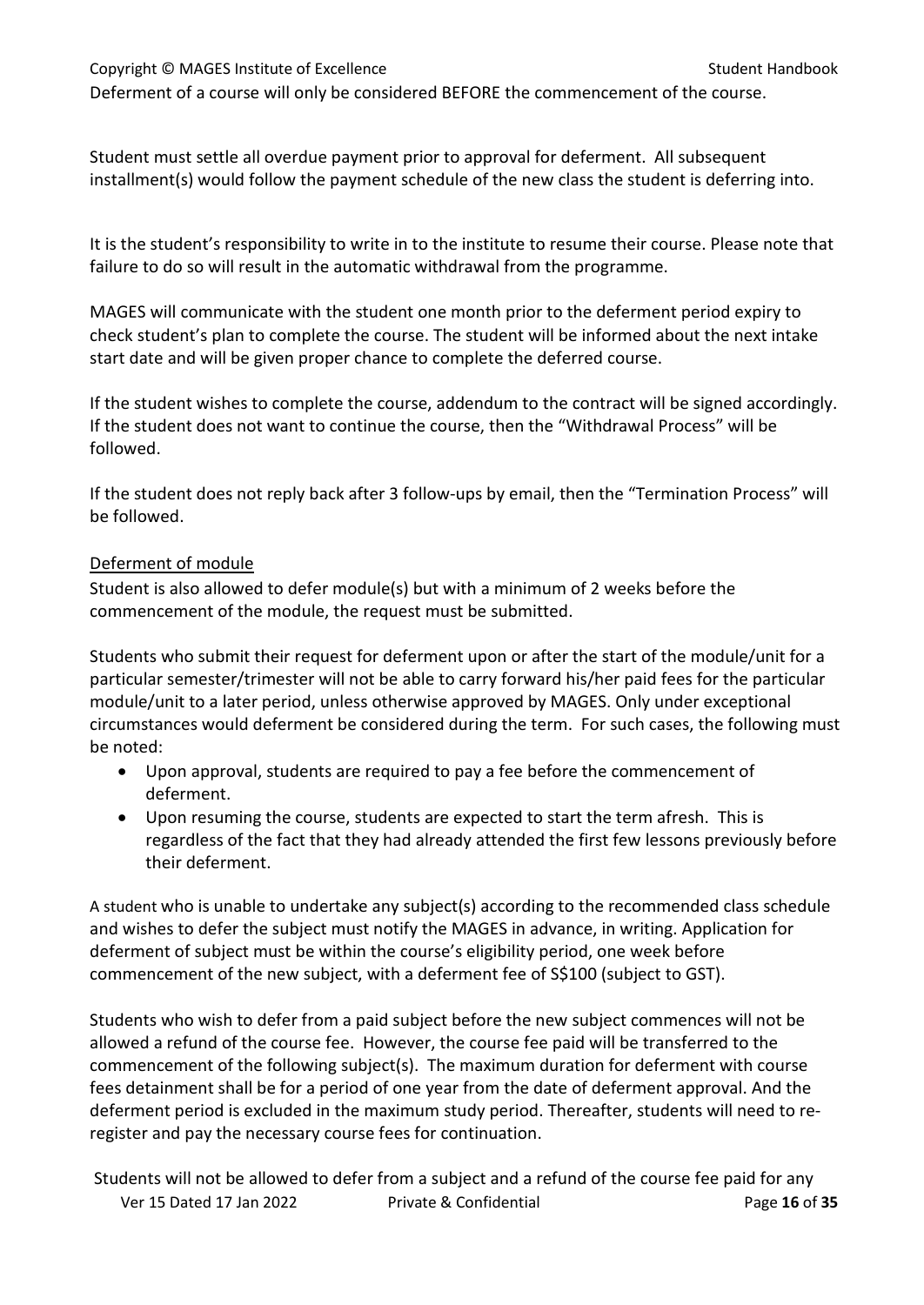# <span id="page-16-0"></span>5.6Attendance policy and procedure

## 5.6.1 Attendance Policy

All students are required to attend at least 80% of the course time. Students missing more than an accumulative 20% of attendance will be barred from examinations.

All international students holing a valid re must not be absent for a continuous period of seven (7) days, or more without any valid reason and would not have a percentage of attendance less than 90% in any month of the course without any valid reasons. MAGES will inform ICA monthly if students failed to meet the requirements. Student's Pass may be cancelled, or no further renewal will be granted to the student.

Students are reminded to be punctual for class. Students that enter the class after 15 minutes but within 30 minutes will be marked as "late", the attendance percentage will be deducted accordingly in the Learning Management System and Student Management system. Students that enter the class after 30 minutes will be marked as "absence".

#### 5.6.2 Leave application procedure

Any absenteeism should be supported by medical certificates / approved student leave.

Application of Absence of Leave

- 1) In the event the student has urgent leave during term period, the student is required to fill in the Student Leave Application Form.
- 2) The student hands over the filled in form to SSA along with copy of documentary evidence for urgent leave requirement.
- 3) SSA hands over the form to Academic Department to sort approval. If the AD rejects the application, the student will be informed of the final decision.

#### Medical Leave

- 1) If the student is not feeling well, the student has to produce a medical certificate from an accredited Doctor's practice together with the Student Leave Application Form and submit to SSA within 2 working days from the last date of the Medical Leave
- 2) The attendance sheet and wise net is updated on the days that the student was absent due to Medical Leave.

#### 5.6.3 Intervention Measures

SSA will contact the students who have been absent continuously for 3 days without valid reason and arrange for counseling and recording the recommendation and action plan using Counseling form.

If the school has been unable to contact the student, SSA will issues warning letters to remind the student the minimum attendance requirement.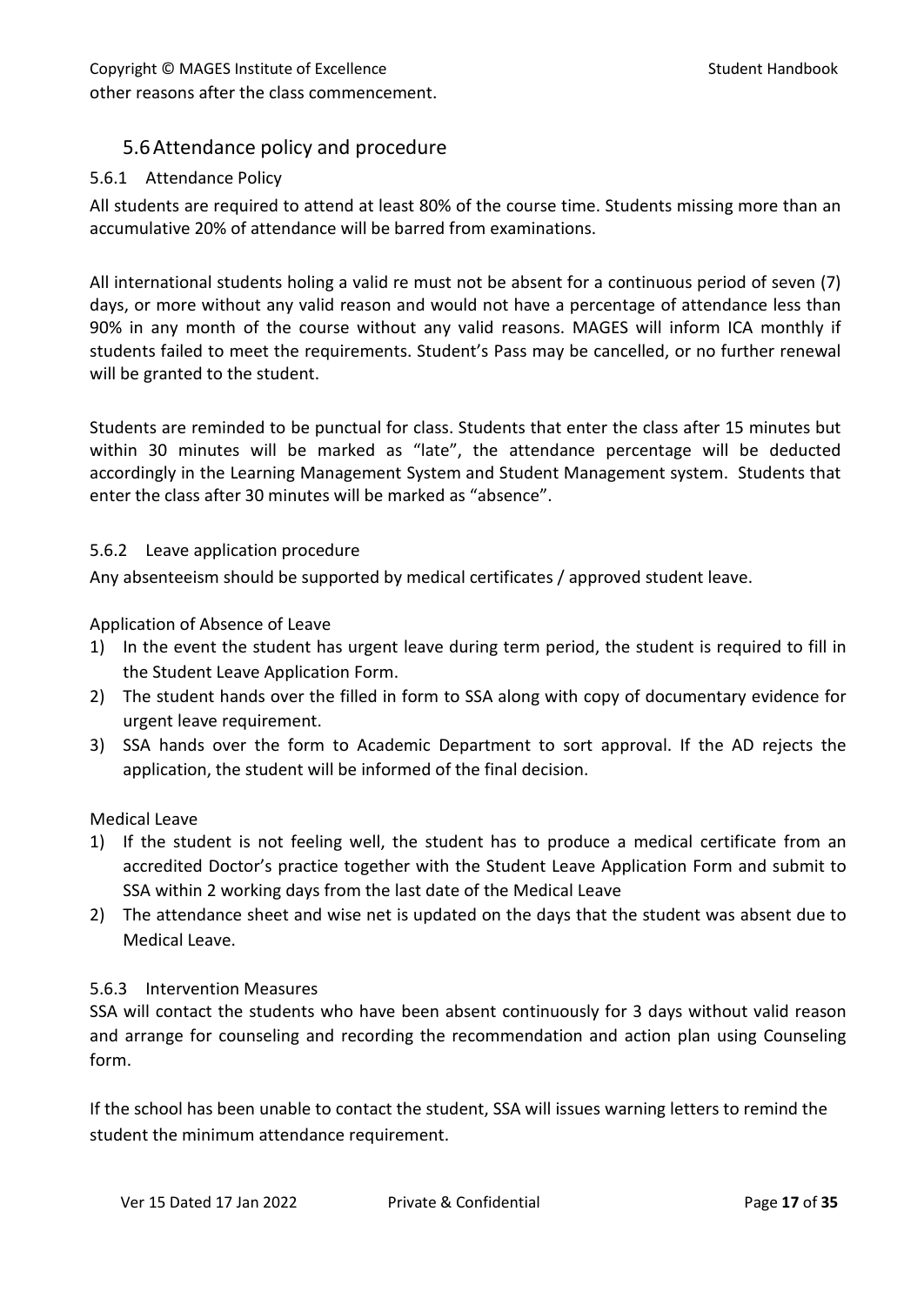## <span id="page-17-0"></span>6. ASSESSEMENT POLICES AND PROCEDURES

## 6.1Course Assessment

<span id="page-17-1"></span>6.1.1 MAGES will communicate following course assessment information to all students before course commencement:

- Final and continual assessment frequency and schedule;
- Assessment modes;
- Modules Timetables and Examinations dates
- Methods of Assessment
- Criteria for grading and awards; and
- Assessment weighting as part of the final grades
- 6.1.2 Assessment modes will include any or a combination of the following:
	- On-line or class discussion;
	- Project work (individual or group);
	- Research work;
	- Debate;
	- Presentation (individual/group);
	- Daily assignments (written or oral);
	- Continual class tests or quizzes;
	- Practical tests (where applicable);
	- End-of-course exams; etc.

Where varied assessments are present, MAGES will communicate the different weighting (i.e. the percentage of the assessment towards the final grade) to the students in a timely manner. Final exam results will be released within three months upon completion of the final examination and/or assignment of the course.

## 6.2Assessment Process

<span id="page-17-2"></span>MAGES will clearly communicate all necessary examination information (where applicable) in a timely manner to all students:

Exam timetable with venues; and

- Exam duration/ Project presentation time
- Exam rules and regulations

All major (end of course or end of module) assessment papers will be approved by examination board. MAGES will have a process to ensure the validity, reliability and fairness of all assessment papers.

## <span id="page-17-3"></span>6.3Submission of Assignment/Project

Students are required to submit their assignments/projects on or before the stipulated deadline, failing which; a 'Fail' grade will be awarded. Penalties will be imposed on students at the discretion of the MAGES Institute of Excellence and/or the University for Late Submission of assignments/projects.

Any request for extension of submission deadline for assignments must be forwarded in writing with appropriate reasons on the prescribed form Seven (7) working days prior to the due date.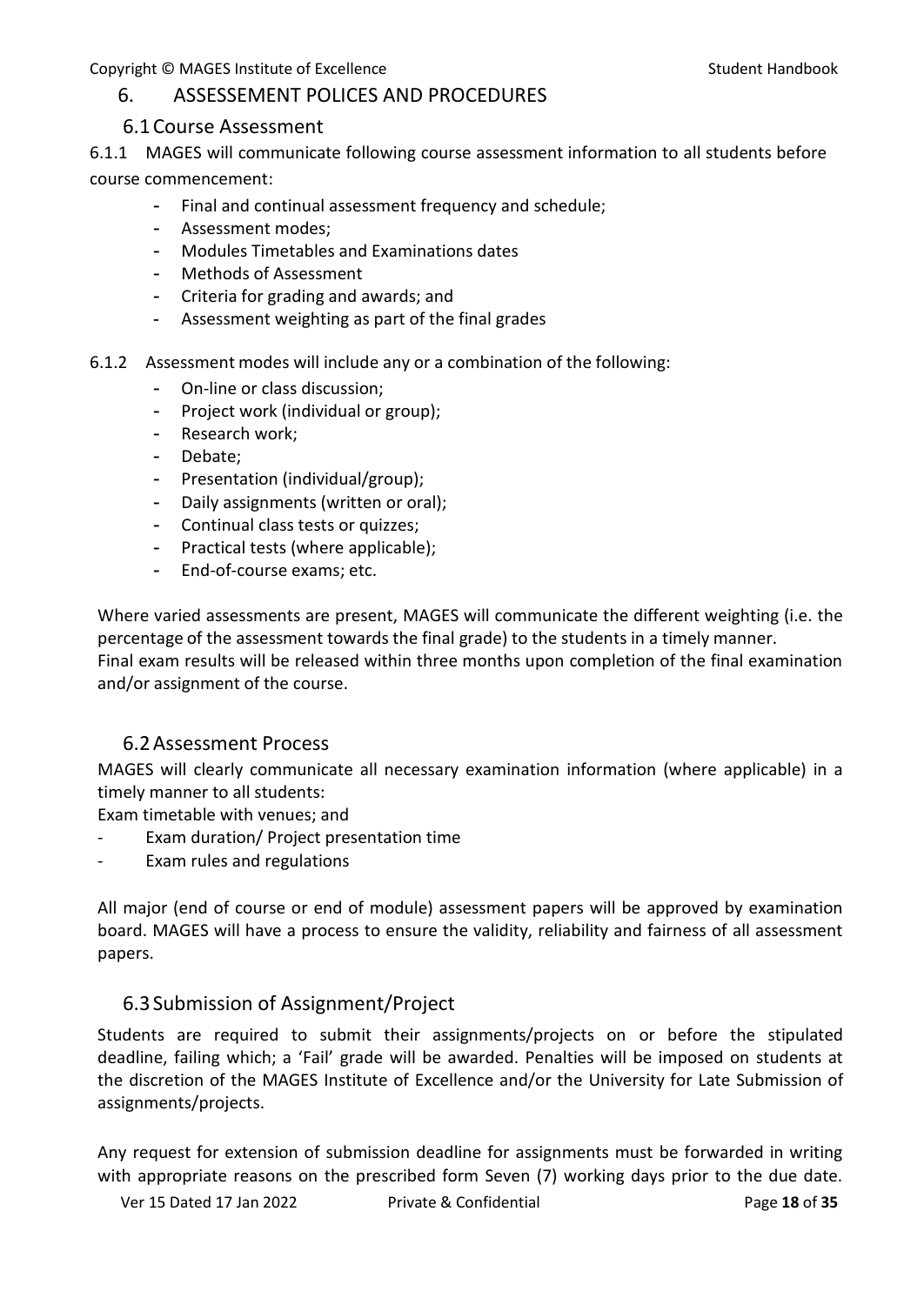Copyright © MAGES Institute of Excellence Student Handbook Student Handbook Extension is not automatically granted.

It is the responsibility of the student to ensure that coursework (assignment/project) submitted is his/her own work. Any student found submitting work done by other people or if a significant portion of his/her work contains unacknowledged content, he/she is deemed to have committed plagiarism and will be subjected to disciplinary action by the School/University.

Students are required to submit their assignments/projects together with the Assignment/Project Cover Sheet over at the counter of our Student Services Officer. Submission times are between Mondays to Fridays from 9.30am to 6pm.

Assignment/Project Submission Receipt that does not bear signatory acknowledgement from our Student Services staff will not be accepted as a proof of assignment/project submission.

Assignments/Projects submitted cannot be retrieved back by the student.

## <span id="page-18-0"></span>6.4Examination Schedule and Venue

All exam date, time and venue are fixed by the MAGES Institute of Excellence and changes to accommodate individual's request will not be entertained.

Notice of exam dates will be published on MAGES Institute of Excellence's LMS and School's notice board ten (10) working days prior to the exam date. It is important for all students to refer to the LMS and School's notice board for their respective exam date.

Exams for part-time students may be scheduled during the day on weekdays whereas exams for full-time students may be held in the weekdays' evenings. When the need arises, exams may be conducted during the weekends.

Exams for several different courses and/or modules/units may occasionally be held in the same Exam Room/Hall at a particular time.

MAGES Institute of Excellence reserves the right to amend the exam schedule and/or venue when necessary (especially under circumstances beyond the control of the School). Should there be any changes to the schedule and/or venue, the school will make every effort to inform the students about the change.

## <span id="page-18-1"></span>6.5Application for Deferred Examination

Any request for deferment from exam must be forwarded in writing with documentary proof on the Project Extension Request Form to the Student Services Office at least five (7) working days prior to the exam date.

Approval for a deferred exam will be granted at the sole discretion of the MAGES Institute of Excellence and/or its university partner.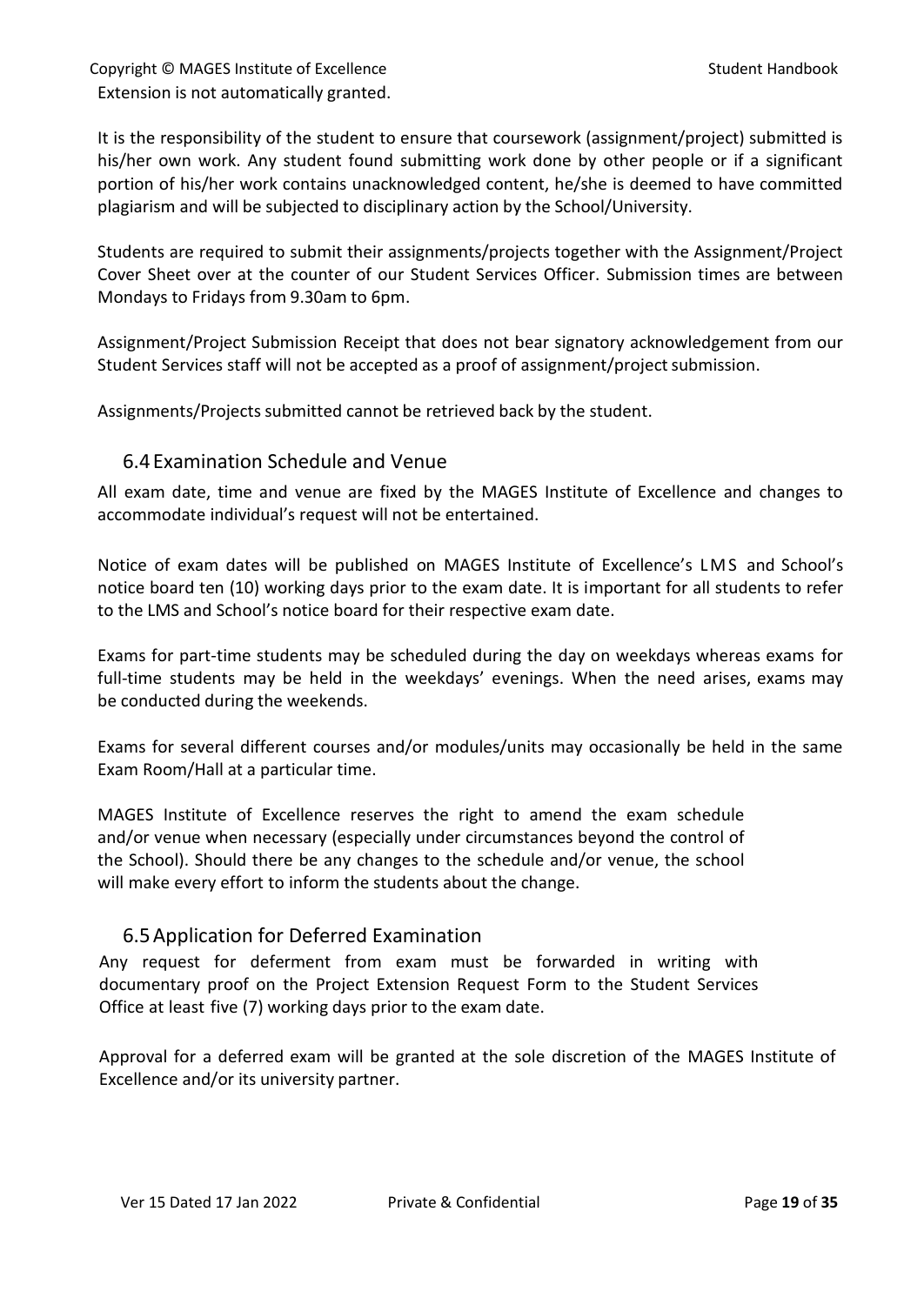Request for deferment will ONLY be considered based on the following reasons:

| Reason                                                                      | <b>Supporting Document/s</b>                                                |
|-----------------------------------------------------------------------------|-----------------------------------------------------------------------------|
| <b>National Service (Reservist) In-Camp</b><br><b>Training</b>              | SAF 100A or other official supporting<br>documents from MINDEF/SAF/SPF/SCDF |
| <b>Outstation</b>                                                           | Company letter and flight ticket or Passport                                |
| <b>Medical Reasons</b>                                                      | *Medical Certificate                                                        |
| Compassionate Ground (e.g. death of next-<br>of-kin, emergency cases, etc.) | Death Certificate, Hospitalization<br>Documents, etc.                       |

Students will be notified of the schedule for the deferred exam at least 1 week before the scheduled exam. In the absence of such approval, students must attempt the exam in accordance to the scheduled date.

If you are unable to attend an exam due to illness, you must produce a valid medical certificate from a registered hospital, polyclinic or clinic of Singapore within **two (2) working days** from date of exam to our Student Services Office, failing which the medical certificate will not be considered.

In the case of hospitalization, the student must notify the respective lecturer and our Student Services Office within **two (2) working days** after the date of exam. The medical certificate (for hospitalization) must be submitted to our Student Services Office within **two (2) working days** after discharged from the hospital.

For MAGES Institute of Excellence proprietary programmes, students approved by the Institute for deferred exam will be allowed to take the supplementary exam as their deferred exam. There will not be any supplementary exam for students who failed their deferred exam.

Students who are absent from an exam and are unable to produce a valid document for prove of absence will be given a Fail grade.

## 6.6Release of Examination Results

<span id="page-19-0"></span>Results of all course assessment and examinations (project) shall be finalized by the Examination Board. Original result slip will be issued within 3 months the last assessment of the subject. Students are advised to take good care of their result slips as they will not be replaced. Please note that results will be withheld if students have outstanding fees or required documents with MAGES

The timeline required for the processing and release of exam results may take up to three (3) months subject to the complexity and requirements of the academic processes.

Students are given the results individually to protect privacy and ensure accuracy of information, results will not be released over the telephone.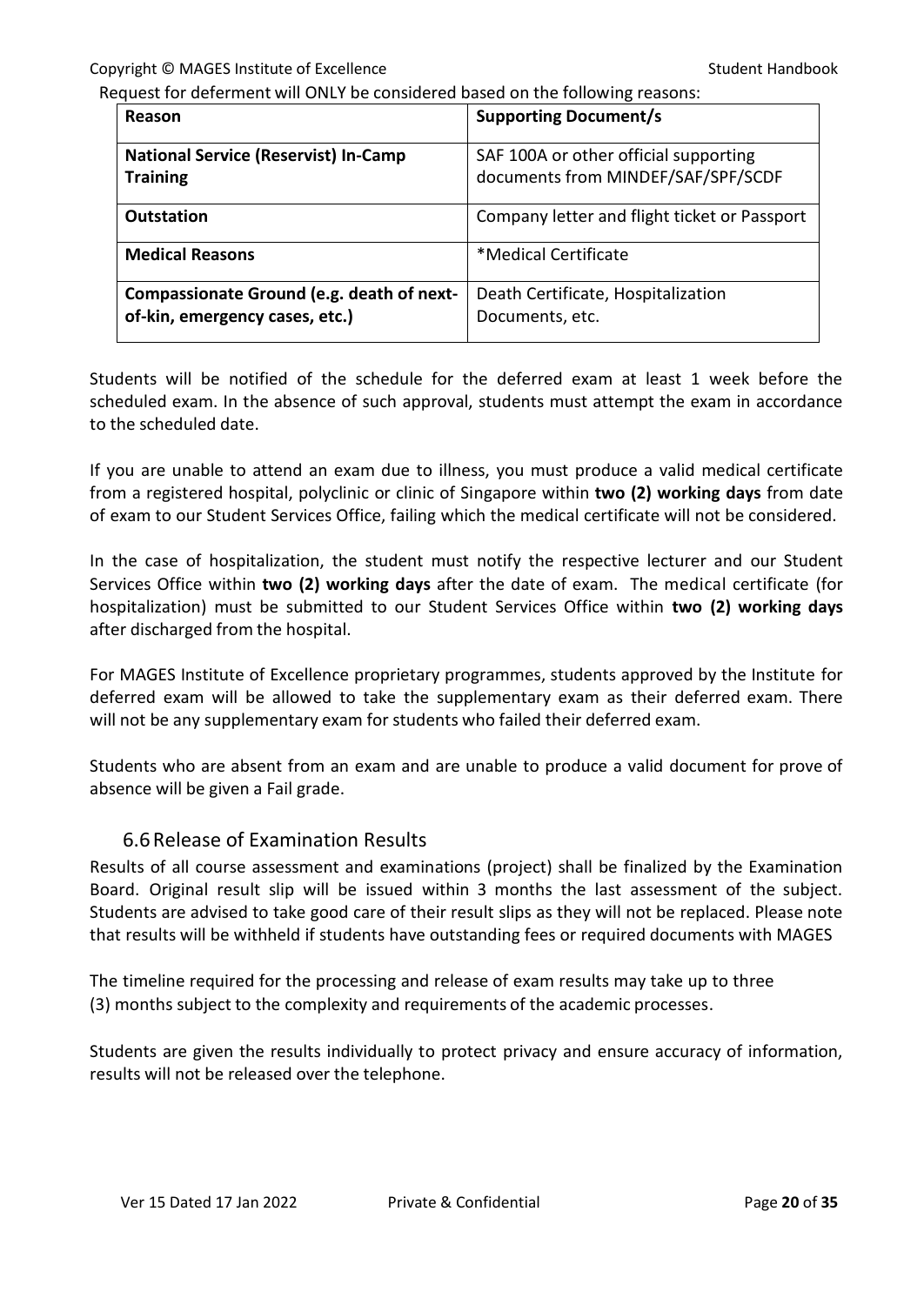## 6.7Grading system

<span id="page-20-0"></span>MAGES has the following grading system:

| <b>Grade</b>                 | <b>Performance</b>          | <b>Marks Range (%)</b> |
|------------------------------|-----------------------------|------------------------|
| <b>Distinction</b>           | <b>Distinction</b>          | $\geq 80$              |
| Credit                       | Credit                      | 65 to <80              |
| Pass                         | <b>Pass</b>                 | 50 to $<$ 65           |
| Pass*                        | Pass in Supplementary       | ≥50 in Supplementary   |
|                              | Examination                 | Assessment             |
| Fail                         | Fail                        | $50$                   |
|                              | Fail in Internal Assessment |                        |
|                              | or Module Project           |                        |
|                              | Attendance less than 80%    |                        |
| <b>Other Grade Notations</b> |                             |                        |
| EX                           | Exempted                    | -                      |
| ТC                           | <b>Transfer Credits</b>     | -                      |

- 1) Students missing more than an accumulative 20% of attendance will be barred from examinations.
- 2) Student must score minimum 50% in Module Project and overall score to pass the module.
- 3) There should not be more than one supplementary assessment for one module. Should a student fail the supplementary assessment leading to a failure of the subject, he/she is required to retake the whole subject when it is being offered again.
- 4) There should not be more than two supplementary assessments during their course of study. If a student failed a second supplementary assessment, he/she is required to retake the module.

# 6.8Supplementary Examination

<span id="page-20-1"></span>For MAGES Institute of Excellence proprietary programmes Supplementary assessments may include assignment or examination (project). The student will be informed by the Centre on the deadline of the supplementary assessments. The student is allowed to take the supplementary exam within the course duration. Upon successful completion of the supplementary assessment, the 'Refer' grade shall be changed to a 'Pass' grade. Appearing for a supplementary Exam will incur a fee of S\$500 (Excl. GST)

For MAGES Institute of Excellence proprietary programmes, Students with a grade of 44 and below will be required to re-module that unit (i.e. pay the course fees, attend classes, submit assignment(s), and sit for test(s)/exam).

Under circumstances that a student is sitting for a deferred exam due to his/her absence (with valid reason and documentary evidence) from the main exam, the exam will be graded as per main exam. The student must complete the stipulated form and submit it along with a valid medical certificate or prove of absence document to our Student Services Office within 2 working days of the main exam date.

The student should check with the School on schedule of the supplementary exam which the schedule will be released at least 1 week before the scheduled exam. Do note that exam schedules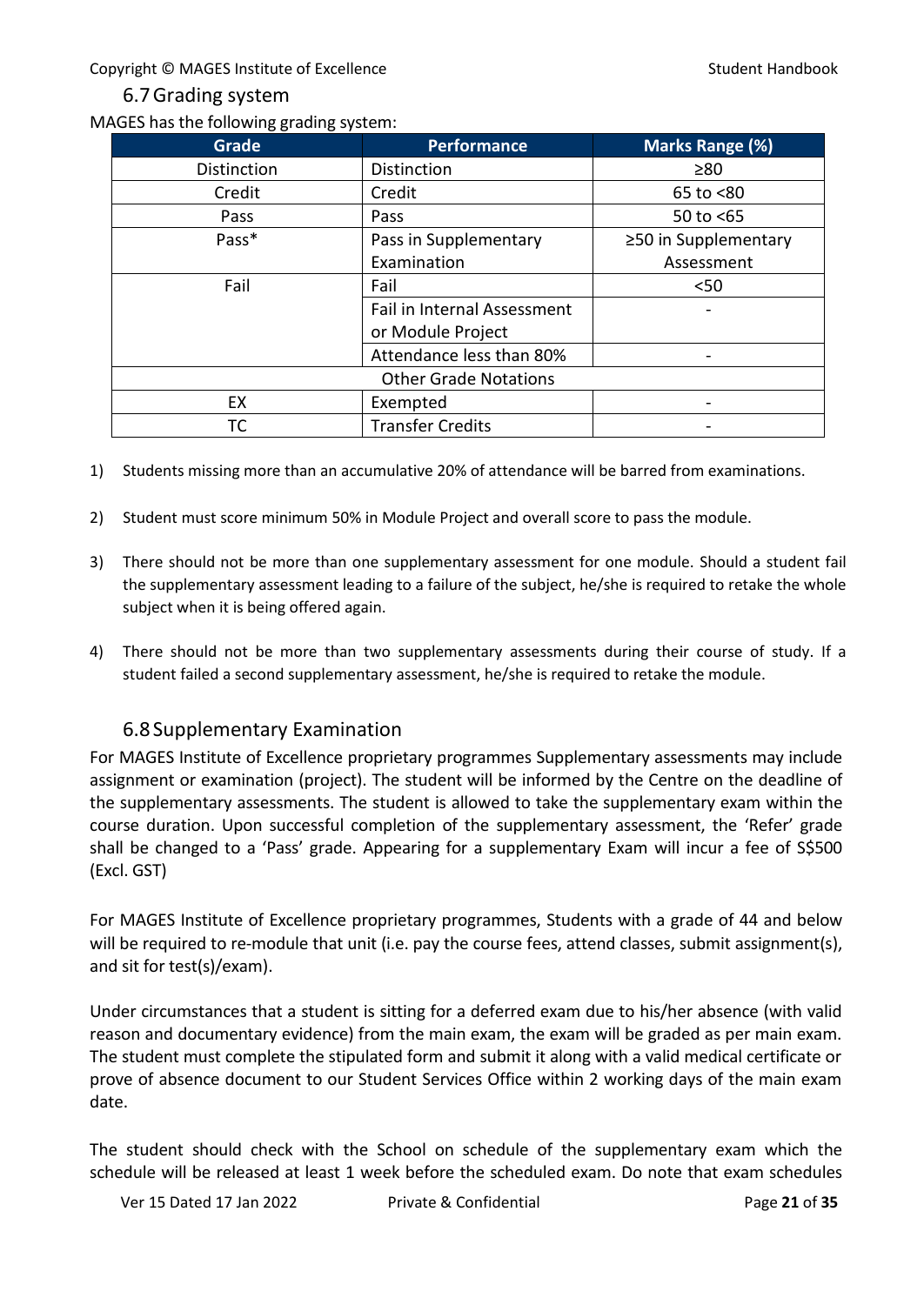Copyright © MAGES Institute of Excellence Student Handbook Student Handbook may subject to changes.

Should a student fail the supplementary assessment leading to a failure of the subject, he/ she is required to retake the whole subject when it is offered again. A retake is defined as a re-enrolment and re-study of a course in a manner that is appropriate academically.

There should not be more than two supplementary assessments during the course of study. If a student failed a third subject, he/ she is required to retake the subject.

## <span id="page-21-0"></span>6.9 Re-Module

A student will be required to repeat (re-module) the module/level of study should he/she fails a particular unit. Course fee will be charged to the student for the re-module. He / She will not be allowed to graduate from the course and may not progress to the next module/level should the module/level failed be a prerequisite to the latter.

To register for re-module, a student should adhere to the following procedures:

- 1) You must submit a request letter for re-module and pay re-module fee to our Student Services Office at least 7 working days prior to the commencement date of the module/level.
- 2) You will be informed of the schedule for the module/level by our Student Services Office once the formalities with MAGES Institute of Excellence for the re-module are completed.

## 6.10 Appeal Process

<span id="page-21-1"></span>Should students have any queries or doubts on the grade awarded for any assessment item, they can apply for a Review of Grade. It is at this stage that any oversight, omission of marking or arithmetic discrepancies in the marking can be corrected.

Students are encouraged to seek immediate feedback on assessment, and therefore should submit the request for a review within 7 working days of the assessment being returned to the student or final grade being released. Students are required to attach their graded assignments (if they have already collected) with the Grade Appeal Form.

A Review of Grade will incur a fee of S\$50.00. The fee will only be refundable to the student for a successful review.

Under normal circumstances, it is expected that the outcome of each application for Review of Grade will be released within 4 weeks (for in-house courses) and not later than 8 weeks (for course administered by partner organization) from the date of appeal. A letter will be given to the student to inform of the outcome.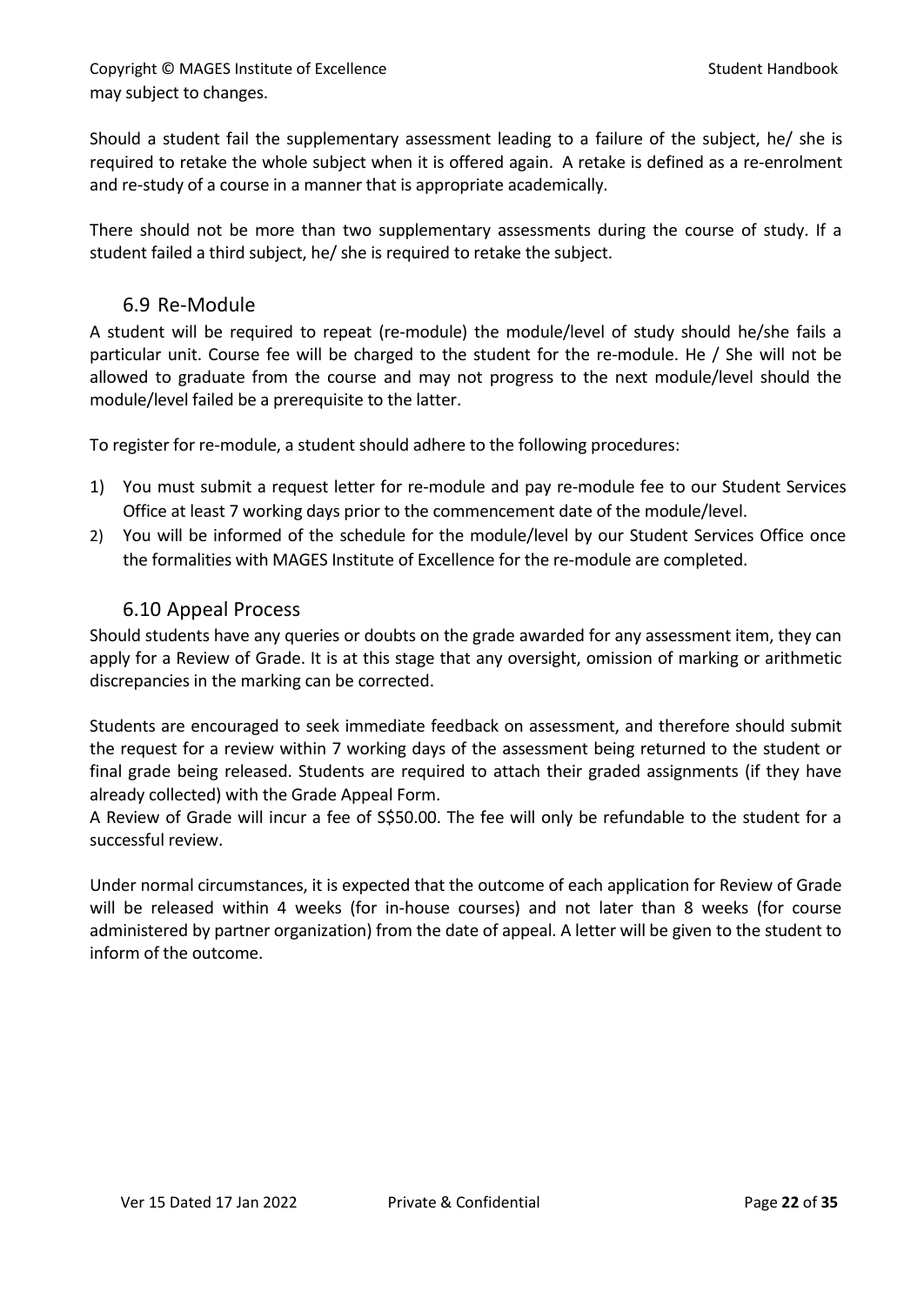# <span id="page-22-0"></span>7. SCHOOL RULES AND REGULATIONS

# 7.1Student's Code of Conduct

- <span id="page-22-1"></span>1) Dress in proper attire and display a satisfactory personal appearance while in MAGES 's campuses, or whenever representing MAGES Institute of Excellence in any occasions.
- 2) Behave responsibly within and outside of the MAGES Institute of Excellence campuses.
- 3) Respect the personal property of others and the property of MAGES Institute of Excellence
- 4) Show respect to MAGES Institute of Excellence's academic and service staffs.
- 5) Respect the rights, feelings, dignity, health and safety of others and act with courtesy.
- 6) Respect the ethnic diversity, within and outside of the MAGES Institute of Excellence campuses.
- 7) Do not engage in activities deemed inappropriate by the School, e.g. smoking, stealing, gambling, cheating, physical fighting, use of vulgar language, and any other misconduct deemed fit by the School.
- 8) Do not engage in the use/possession of items deemed inappropriate by the School, e.g. alcohol, unauthorized drugs, banned magazines, etc.
- 9) Do not engage in the possession of illegal/prohibited items in accordance to the laws of Singapore, e.g. weapons, firearms, articles deemed dangerous, etc.
- 10) Do not theft and shoplifting theft and shoplifting are considered serious offenses in Singapore

# 7.2Academic Misconduct

#### <span id="page-22-2"></span>Plagiarism

Plagiarism means presenting the work or property of another person as if it were one's own without appropriate acknowledgment or referencing. This may include:

- 1) Copying or paraphrasing material from any source without due acknowledgment;
- 2) Using another's idea without due acknowledgement;
- 3) Work with other without permission and presenting the resulting work as though it was completed individually.

#### Cheating

Cheating means acting dishonestly or unfairly to gain an advantage.The consequences for student caught plagiarism and cheating will be as follows:

- 1) Immediate failure of he module which have to be repeated; and fees will be charged for the re-module.
- 2) The incident will be entered into the student's record.
- 3) The findings of the inquiry will be forwarded to the students' parents/legal guardian for student who is below 18 years old.
- 4) Any further incidence of cheating and plagiarism will result in the student being expelled.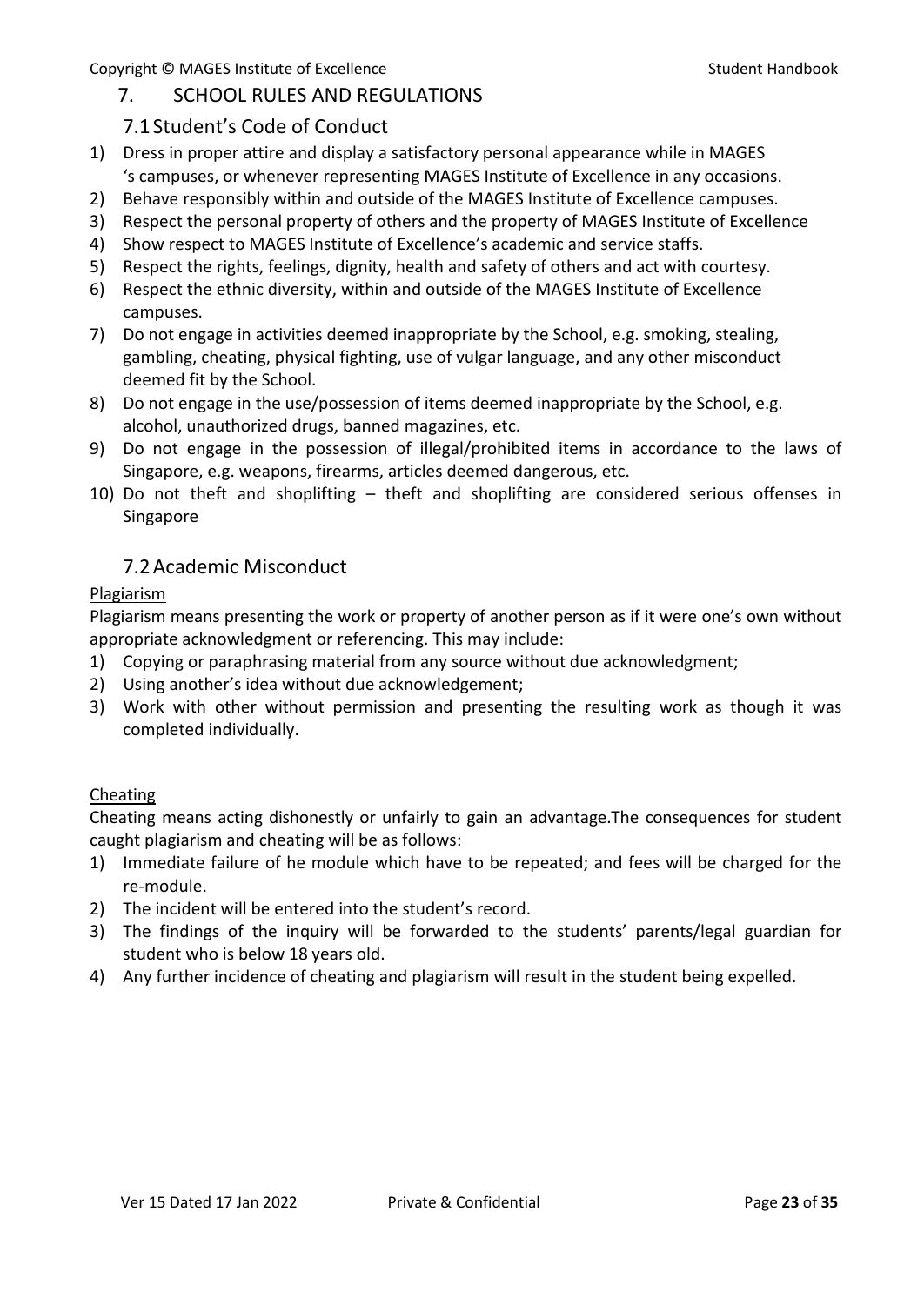## <span id="page-23-0"></span>7.3Disciplinary Policy and Procedure

MAGES Institute of Excellence will attempt to resolve a situation without expulsion. Counselling, Verbal warning, written warnings and suspension may precede this final and most serious of actions. Where MAGES Institute of Excellence deems the integrity, safety or wellbeing of its Institution, students, staff, clients, visitors and other guests is in danger then expulsion may be applied at the institution's discretion at any point in the process.

MAGES has the authority to suspend student when it is deemed appropriate based on a thorough investigation, it may include the following:

- 1) Disciplinary reasons
- 2) Conduct disruption of good order
- 3) Conduct disruption of the instructional effectiveness of the school

#### Remarks:

The Academic Director will notify and provide an opportunity to meet with parent(s)/guardian(s) (for those students below the age 18) to discuss the reasons, terms, and conditions of the suspension and to allow for due process.

The suspension by the Academic Director shall not exceed five (5) school days in length. The Management of MAGES may extend the suspension for an additional five (5) school days, if it is determined that the suspended student's return to school would be detrimental to other students' health, welfare, or safety.

The following which may causes for expulsion:

- 1) Habitually truant
- 2) Incorrigible
- 3) Continuously disruptive of school discipline
- 4) Continuously disruptive of instructional effectiveness of the school
- 5) One whose presence in the school is detrimental to the health and safety of other students.

Significant Omissions or Errors in Admissions Documentation. MAGES has a responsibility to ensure students have been admitted in accordance with the registration requirements for the program. Students who knowingly or in error misrepresent their applications are subject to immediate expulsion.

#### Remarks:

Students who are subject to expulsion for any reason will be notified in writing. A student who is expelled is responsible for the return of any Institution property in his/her own possession within 10 working days and will be held financially responsible for any property not returned in good condition. The offender may also have to pay for damages or legal charges. There is no refund to the student for the course fees that are consumed during the period of suspension, or for the unutilized course fees in the case of expulsion.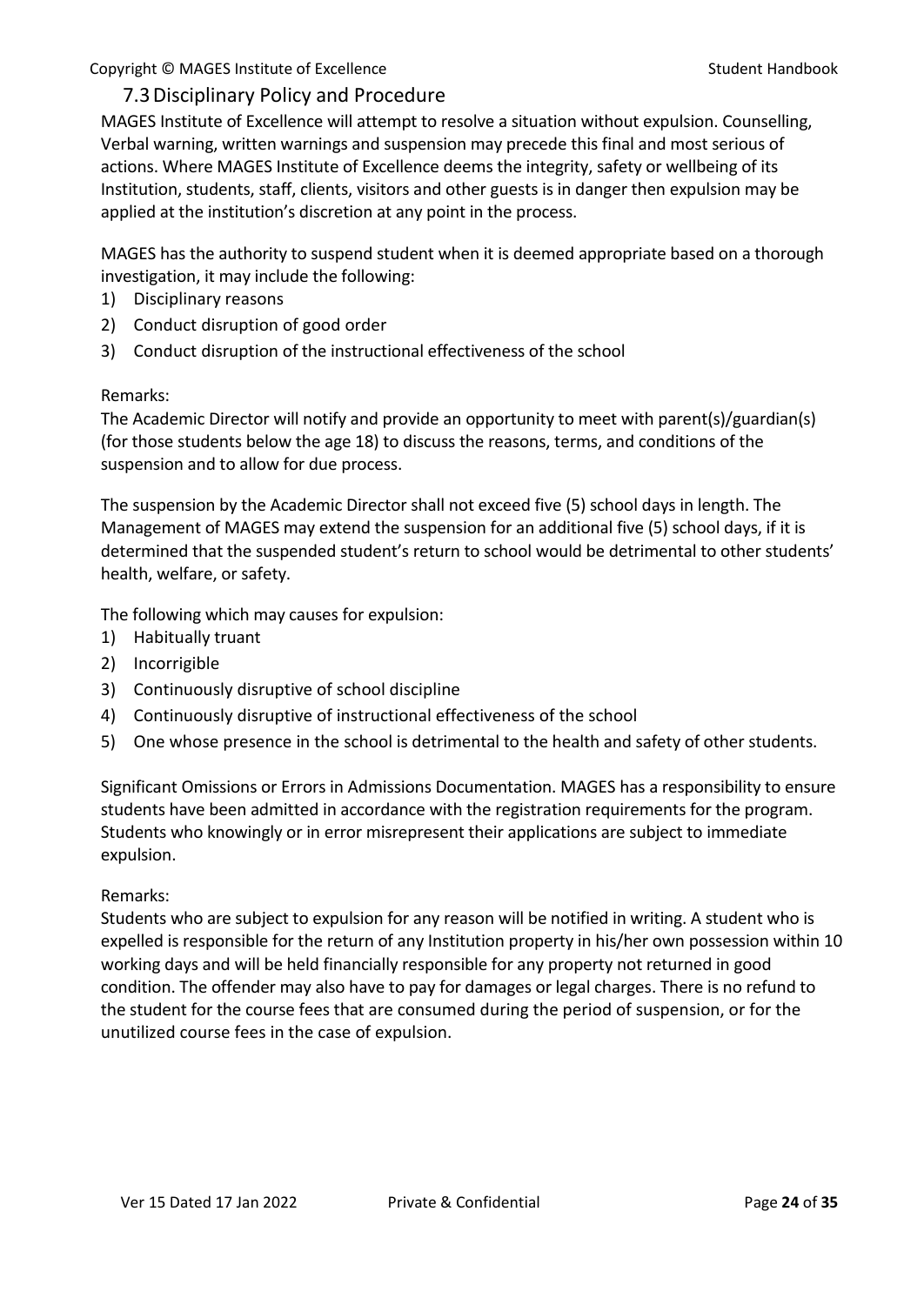# <span id="page-24-0"></span>8. INFORMATION FOR FULL TIME INTERNATIONAL STUDENTS

# 8.1 Student's Pass

<span id="page-24-1"></span>8.1.1 All international students are required to hold a valid Student's Pass issued by the Immigration & Checkpoints Authority (ICA) of Singapore in order to pursue full-time study in Singapore. Students who have never studied in any institutions in Singapore prior to joining MAGES Institute of Excellence are categorized as New Applicant for Student's Pass. New applications must be submitted at least two (2) months and not more than six (6) months from the course commencement date.

8.1.2 The international student is not required to be present in Singapore while their application is being processed. If the international student is in Singapore, the student must ensure that he/she has a valid visa to stay in Singapore while the application is being processed.

8.1.3 Student's Pass is issued under the following strict conditions set by the ICA. International students must abide by these rules and regulations at all times:

- 1) The Student's Pass is issued to you for the purpose of studying in a particular course with MAGES Institute of Excellence.
- 2) You must carry your Student's Pass at all times.
- 3) It is the student's responsibility to inform ICA if you fail to attend classes for a continuous period of 7 working days or more without valid reason; where your attendance falls below 90% in any month of the course without valid reason and if you have completed the course or wishes to terminate your studies with the School. The ICA will withdraw your Student's Pass under any of the above-mentioned circumstances.
- 4) You are strictly prohibited from working in Singapore, even if it does not involve any payment to you.
- 5) You must strictly observe all laws, rules and regulations of Singapore.
- 6) You cannot be adopted by any Singaporean or Singapore Permanent Resident while being a Student's Pass holder.
- 7) You cannot be married to a Singaporean or Singapore Permanent Resident while being a Student's Pass holder.
- 8) You must surrender your Student's Pass (along with Passport and Disembarkation/ Embarkation Card) to ICA for cancellation within seven (7) working days from the date of your discontinuance/termination of study with MAGES Institute of Excellence. Alternatively, you may surrender your Student's Pass to the School for cancellation via the ICA online SOLAR+ system.
- 9) You are not allowed to overstay in Singapore after the Student's Pass has expired unless with written approval from the ICA.

# 8.2 Student's Pass Renewal

<span id="page-24-2"></span>8.2.1 Renewal of Student's Pass applies to international students whose:

1) Student's Pass expires before the end of their course of study with MAGES Institute of Excellence.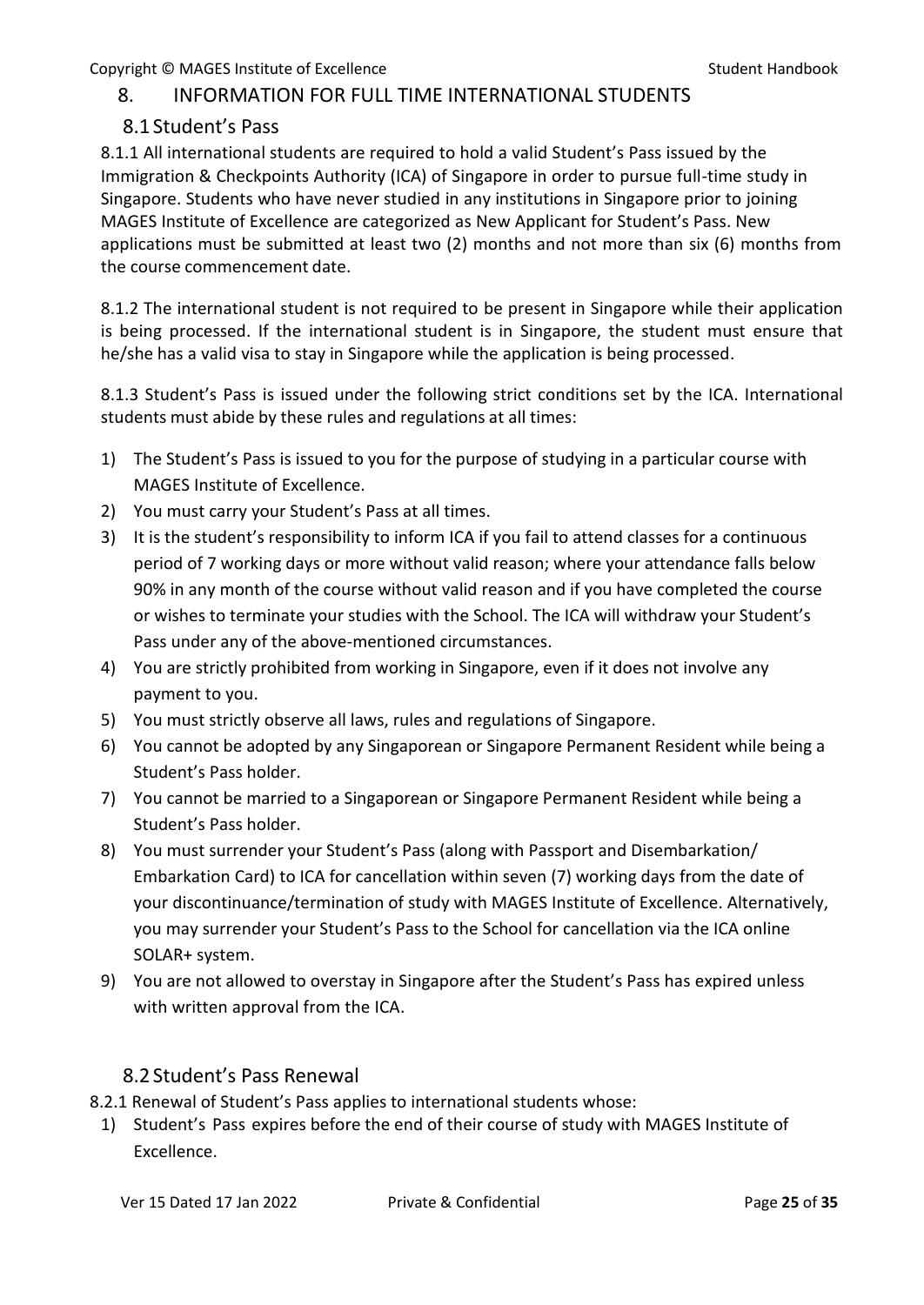2) Students who will be continuing their studies with MAGES Institute of Excellence and have fulfilled the requirements of Continuing Enrolment.

8.2.2 It is your responsibility to ensure that your Student's Pass is valid and renewed on time. MAGES Institute of Excellence is not liable to compensate or be held responsible if your Student's Pass has expired due to late renewal or that the renewal application was rejected by the ICA.

8.2.3 If your Student's Pass is expiring before the expected completion date of your course, you should have your Student's Pass renewed. Please adhere to the following procedures:

- 1) You should approach our Student Services Office with your Passport and Student's Pass at least one (1) month prior to the expiry of your current Student's Pass to complete formalities with MAGES Institute of Excellence for application for renewal of Student's Pass (with ICA).
- 2) You will be informed by our Student Services Office on the expected processing duration of ICA and schedule for your follow up with MAGES Institute of Excellence on the application status.
- 3) If your application for renewal is turned down by the ICA, you will be given a 2-week Social Visit Pass and you will have to leave Singapore before the pass expires.
- 4) for a replacement for your Passport.

# 8.3 Cancellation of Student's Pass

<span id="page-25-0"></span>8.3.1 Your Student's Pass will and cancelled under the following circumstances:

- 1) You have finished your course of study (as registered with ICA) with MAGES Institute of Excellence.
- 2) You have decided to discontinue your studies at MAGES Institute of Excellence.
- 3) You have violated the rules and regulations stipulated by the ICA for Student's Pass holders.
- 4) You have been expelled from MAGES Institute of Excellence.

8.3.2 International students returning to their home country permanently must surrender their Student's Pass (along with Passport, return flight ticket and Disembarkation/Embarkation Card) to the ICA for cancellation.

Alternatively, he/she may surrender his/her Student's Pass (along with return flight ticket) to the School for cancellation via the ICA online SOLAR+ system.

8.3.3 Student will then be informed by the ICA of his/her Social Visit Pass status. Students should note the expiry date for their Social Visit Pass. Staying in Singapore without a valid Social Visit Pass is an immigration offence.

# 8.4 Travelling Outside of Singapore

<span id="page-25-1"></span>8.4.1 If you would like to travel outside of Singapore, you should adhere to the following procedures: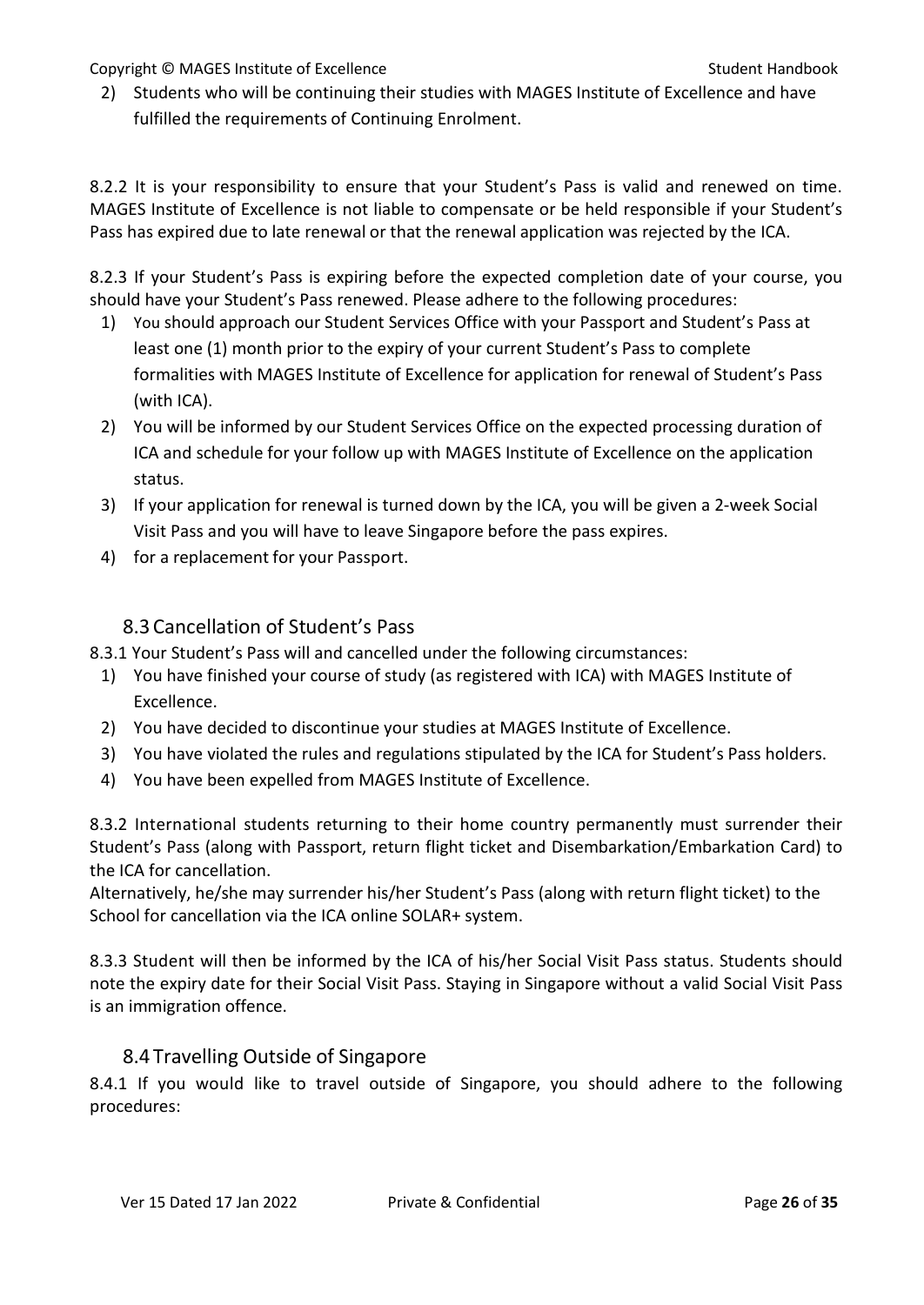- 1) The procedure of Leave Application with MAGES Institute of Excellence does not apply during term breaks, public holidays or any other holidays designated by MAGES Institute of Excellence.
- 2) You are obligated to inform MAGES Institute of Excellence of your whereabouts and contact details outside Singapore.

# <span id="page-26-0"></span>9. GENERAL POLICIES & INFORMATION

## <span id="page-26-1"></span>9.1 List of the Student Support Service

| S/N | <b>Type of Service</b>                                                                                                                                                                                                                                                                                                                                                                                                                                                                                                                                                                                                                                                                                                                                                                                                                                                                                                                                                                                                                                                                                                                                                                                                                                                                                                                                                                            | Responsible                    |
|-----|---------------------------------------------------------------------------------------------------------------------------------------------------------------------------------------------------------------------------------------------------------------------------------------------------------------------------------------------------------------------------------------------------------------------------------------------------------------------------------------------------------------------------------------------------------------------------------------------------------------------------------------------------------------------------------------------------------------------------------------------------------------------------------------------------------------------------------------------------------------------------------------------------------------------------------------------------------------------------------------------------------------------------------------------------------------------------------------------------------------------------------------------------------------------------------------------------------------------------------------------------------------------------------------------------------------------------------------------------------------------------------------------------|--------------------------------|
| 1)  | <b>Pre-Course Counselling</b>                                                                                                                                                                                                                                                                                                                                                                                                                                                                                                                                                                                                                                                                                                                                                                                                                                                                                                                                                                                                                                                                                                                                                                                                                                                                                                                                                                     | <b>Department</b><br><b>BD</b> |
|     | In pre-course counselling to prospective students following areas are a must<br>to be explained by the recruitment staff and/or external recruitment agents<br>with up-to-date information in addition to the requirements stipulated in<br>the Private Education Regulations before students enter into any form of<br>commitment:                                                                                                                                                                                                                                                                                                                                                                                                                                                                                                                                                                                                                                                                                                                                                                                                                                                                                                                                                                                                                                                               |                                |
|     | School's location(s) and a general description of the facilities and<br>$\bullet$<br>Infrastructures;<br>Application requirements and procedures;<br>٠<br>Course counseling to match the aspirations of the prospective<br>$\bullet$<br>students with the course learning outcomes;<br>Type of certification awarded at the end of the course<br>$\bullet$<br>(certificate/diploma/advance diploma/degree/master/PhD etc);<br>Opportunities for further education after graduation or job prospect<br>$\bullet$<br>after graduation;<br>Total payable fee throughout the course duration. Fee must be<br>$\bullet$<br>transparent so that there are no hidden costs;<br>FPS adopted by the school payment methods and Schedule;<br>$\bullet$<br>Student contract clauses;<br>$\bullet$<br>Refund policy;<br>$\bullet$<br>Transfer and Withdrawal/ Deferment policy;<br>$\bullet$<br>Students' support services;<br>$\bullet$<br>Course admission requirements and any exemption (if applicable);<br>$\bullet$<br>Course modules and outlines;<br>$\bullet$<br>Course duration and assessment schedules;<br>$\bullet$<br>Promotion and award criteria, including any special condition;<br>$\bullet$<br>Inform students that those who are on STP are not permitted to<br>$\bullet$<br>work;<br>Explicit information on "No Cash Money" to be given to any MAGES<br>٠<br>appointed agent or staff; |                                |
|     | Reference to CPE official website (www.ssg.gov.sg) for more details; etc.                                                                                                                                                                                                                                                                                                                                                                                                                                                                                                                                                                                                                                                                                                                                                                                                                                                                                                                                                                                                                                                                                                                                                                                                                                                                                                                         |                                |
|     | For international students, additional information must be provided for the<br>following areas:                                                                                                                                                                                                                                                                                                                                                                                                                                                                                                                                                                                                                                                                                                                                                                                                                                                                                                                                                                                                                                                                                                                                                                                                                                                                                                   |                                |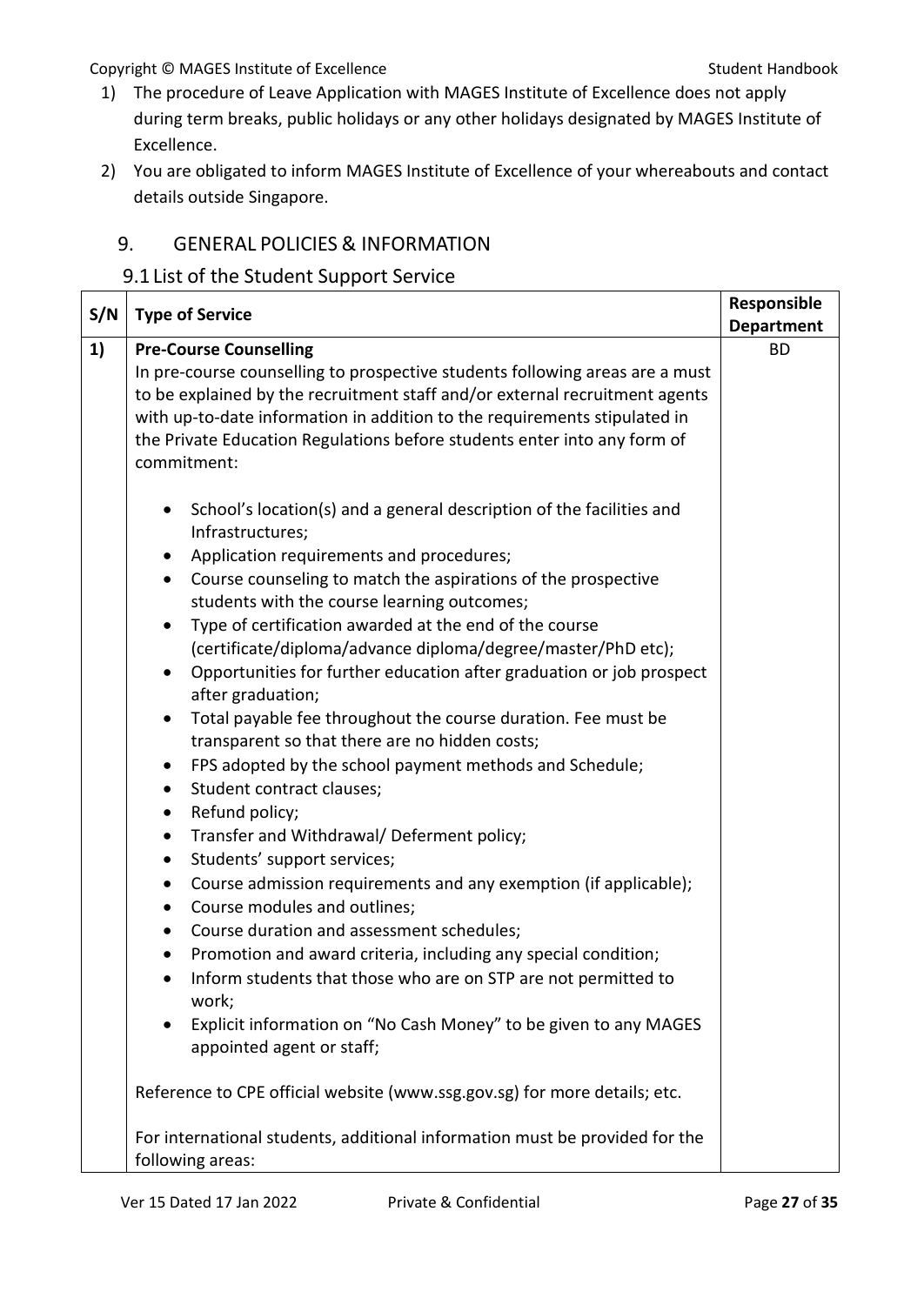| <b>Department</b><br>Relevant Singapore laws especially those relating to ICA and Ministry<br>of Manpower (MOM). This include, but are not limited to,<br>immigration requirements, laws on driving, drugs and alcohol abuse,<br>employment, smoking, traffic and littering;<br>Visa and student's pass application requirements and procedures;<br>٠<br>Advice on personal and medical insurance;<br>٠<br>Advice on accommodation and the cost of living;<br>General healthcare services in Singapore; and<br>English language proficiency requirement (if applicable).<br><b>Student Admission Related Services:</b><br>2)<br><b>SSA</b><br>Ensure the complete submission of application documents<br>Verify true copy of the documents submitted<br>Airport transfer facility and standby accommodation<br>3)<br><b>SSA</b><br>Airport transfer facility and standby accommodation will be provided upon<br>student request at the initial joining time and at the time of course<br>completion, details of which shall be disseminated to the students at the<br>required time.<br>4)<br><b>Student Orientation programme</b><br><b>SSA</b><br>Briefing about the Institution and its various policies<br>Briefing about Singapore infrastructure<br>Providing Hands-on experience to the international students by<br>$\bullet$<br>facilitating a city tour for them under the guidance of a trained<br>supervisor<br>Disseminate and reiterate important course information, academic<br>policy and other information<br>Inform students that those who are on STP are not permitted to<br>work<br>inform students of their rights (this shall include internal and<br>external grievance and dispute resolution procedures, fee protection<br>scheme, reference to CPE's official website<br>Inform students of course deferment/extension criteria and<br>$\bullet$<br>procedures, suspension and expulsion conditions; and<br>Give details of the organization awarding the certificate (if and when<br>applicable) | S/N | <b>Type of Service</b>            |            |
|-------------------------------------------------------------------------------------------------------------------------------------------------------------------------------------------------------------------------------------------------------------------------------------------------------------------------------------------------------------------------------------------------------------------------------------------------------------------------------------------------------------------------------------------------------------------------------------------------------------------------------------------------------------------------------------------------------------------------------------------------------------------------------------------------------------------------------------------------------------------------------------------------------------------------------------------------------------------------------------------------------------------------------------------------------------------------------------------------------------------------------------------------------------------------------------------------------------------------------------------------------------------------------------------------------------------------------------------------------------------------------------------------------------------------------------------------------------------------------------------------------------------------------------------------------------------------------------------------------------------------------------------------------------------------------------------------------------------------------------------------------------------------------------------------------------------------------------------------------------------------------------------------------------------------------------------------------------------------------------------------------------------------------|-----|-----------------------------------|------------|
|                                                                                                                                                                                                                                                                                                                                                                                                                                                                                                                                                                                                                                                                                                                                                                                                                                                                                                                                                                                                                                                                                                                                                                                                                                                                                                                                                                                                                                                                                                                                                                                                                                                                                                                                                                                                                                                                                                                                                                                                                               |     |                                   |            |
|                                                                                                                                                                                                                                                                                                                                                                                                                                                                                                                                                                                                                                                                                                                                                                                                                                                                                                                                                                                                                                                                                                                                                                                                                                                                                                                                                                                                                                                                                                                                                                                                                                                                                                                                                                                                                                                                                                                                                                                                                               |     |                                   |            |
|                                                                                                                                                                                                                                                                                                                                                                                                                                                                                                                                                                                                                                                                                                                                                                                                                                                                                                                                                                                                                                                                                                                                                                                                                                                                                                                                                                                                                                                                                                                                                                                                                                                                                                                                                                                                                                                                                                                                                                                                                               |     |                                   |            |
|                                                                                                                                                                                                                                                                                                                                                                                                                                                                                                                                                                                                                                                                                                                                                                                                                                                                                                                                                                                                                                                                                                                                                                                                                                                                                                                                                                                                                                                                                                                                                                                                                                                                                                                                                                                                                                                                                                                                                                                                                               |     |                                   |            |
|                                                                                                                                                                                                                                                                                                                                                                                                                                                                                                                                                                                                                                                                                                                                                                                                                                                                                                                                                                                                                                                                                                                                                                                                                                                                                                                                                                                                                                                                                                                                                                                                                                                                                                                                                                                                                                                                                                                                                                                                                               |     |                                   |            |
|                                                                                                                                                                                                                                                                                                                                                                                                                                                                                                                                                                                                                                                                                                                                                                                                                                                                                                                                                                                                                                                                                                                                                                                                                                                                                                                                                                                                                                                                                                                                                                                                                                                                                                                                                                                                                                                                                                                                                                                                                               |     |                                   |            |
|                                                                                                                                                                                                                                                                                                                                                                                                                                                                                                                                                                                                                                                                                                                                                                                                                                                                                                                                                                                                                                                                                                                                                                                                                                                                                                                                                                                                                                                                                                                                                                                                                                                                                                                                                                                                                                                                                                                                                                                                                               |     |                                   |            |
|                                                                                                                                                                                                                                                                                                                                                                                                                                                                                                                                                                                                                                                                                                                                                                                                                                                                                                                                                                                                                                                                                                                                                                                                                                                                                                                                                                                                                                                                                                                                                                                                                                                                                                                                                                                                                                                                                                                                                                                                                               |     |                                   |            |
|                                                                                                                                                                                                                                                                                                                                                                                                                                                                                                                                                                                                                                                                                                                                                                                                                                                                                                                                                                                                                                                                                                                                                                                                                                                                                                                                                                                                                                                                                                                                                                                                                                                                                                                                                                                                                                                                                                                                                                                                                               |     |                                   |            |
|                                                                                                                                                                                                                                                                                                                                                                                                                                                                                                                                                                                                                                                                                                                                                                                                                                                                                                                                                                                                                                                                                                                                                                                                                                                                                                                                                                                                                                                                                                                                                                                                                                                                                                                                                                                                                                                                                                                                                                                                                               |     |                                   |            |
|                                                                                                                                                                                                                                                                                                                                                                                                                                                                                                                                                                                                                                                                                                                                                                                                                                                                                                                                                                                                                                                                                                                                                                                                                                                                                                                                                                                                                                                                                                                                                                                                                                                                                                                                                                                                                                                                                                                                                                                                                               |     |                                   |            |
|                                                                                                                                                                                                                                                                                                                                                                                                                                                                                                                                                                                                                                                                                                                                                                                                                                                                                                                                                                                                                                                                                                                                                                                                                                                                                                                                                                                                                                                                                                                                                                                                                                                                                                                                                                                                                                                                                                                                                                                                                               |     |                                   |            |
|                                                                                                                                                                                                                                                                                                                                                                                                                                                                                                                                                                                                                                                                                                                                                                                                                                                                                                                                                                                                                                                                                                                                                                                                                                                                                                                                                                                                                                                                                                                                                                                                                                                                                                                                                                                                                                                                                                                                                                                                                               |     |                                   |            |
|                                                                                                                                                                                                                                                                                                                                                                                                                                                                                                                                                                                                                                                                                                                                                                                                                                                                                                                                                                                                                                                                                                                                                                                                                                                                                                                                                                                                                                                                                                                                                                                                                                                                                                                                                                                                                                                                                                                                                                                                                               |     |                                   |            |
|                                                                                                                                                                                                                                                                                                                                                                                                                                                                                                                                                                                                                                                                                                                                                                                                                                                                                                                                                                                                                                                                                                                                                                                                                                                                                                                                                                                                                                                                                                                                                                                                                                                                                                                                                                                                                                                                                                                                                                                                                               |     |                                   |            |
|                                                                                                                                                                                                                                                                                                                                                                                                                                                                                                                                                                                                                                                                                                                                                                                                                                                                                                                                                                                                                                                                                                                                                                                                                                                                                                                                                                                                                                                                                                                                                                                                                                                                                                                                                                                                                                                                                                                                                                                                                               |     |                                   |            |
|                                                                                                                                                                                                                                                                                                                                                                                                                                                                                                                                                                                                                                                                                                                                                                                                                                                                                                                                                                                                                                                                                                                                                                                                                                                                                                                                                                                                                                                                                                                                                                                                                                                                                                                                                                                                                                                                                                                                                                                                                               |     |                                   |            |
|                                                                                                                                                                                                                                                                                                                                                                                                                                                                                                                                                                                                                                                                                                                                                                                                                                                                                                                                                                                                                                                                                                                                                                                                                                                                                                                                                                                                                                                                                                                                                                                                                                                                                                                                                                                                                                                                                                                                                                                                                               |     |                                   |            |
|                                                                                                                                                                                                                                                                                                                                                                                                                                                                                                                                                                                                                                                                                                                                                                                                                                                                                                                                                                                                                                                                                                                                                                                                                                                                                                                                                                                                                                                                                                                                                                                                                                                                                                                                                                                                                                                                                                                                                                                                                               |     |                                   |            |
|                                                                                                                                                                                                                                                                                                                                                                                                                                                                                                                                                                                                                                                                                                                                                                                                                                                                                                                                                                                                                                                                                                                                                                                                                                                                                                                                                                                                                                                                                                                                                                                                                                                                                                                                                                                                                                                                                                                                                                                                                               |     |                                   |            |
|                                                                                                                                                                                                                                                                                                                                                                                                                                                                                                                                                                                                                                                                                                                                                                                                                                                                                                                                                                                                                                                                                                                                                                                                                                                                                                                                                                                                                                                                                                                                                                                                                                                                                                                                                                                                                                                                                                                                                                                                                               |     |                                   |            |
|                                                                                                                                                                                                                                                                                                                                                                                                                                                                                                                                                                                                                                                                                                                                                                                                                                                                                                                                                                                                                                                                                                                                                                                                                                                                                                                                                                                                                                                                                                                                                                                                                                                                                                                                                                                                                                                                                                                                                                                                                               |     |                                   |            |
|                                                                                                                                                                                                                                                                                                                                                                                                                                                                                                                                                                                                                                                                                                                                                                                                                                                                                                                                                                                                                                                                                                                                                                                                                                                                                                                                                                                                                                                                                                                                                                                                                                                                                                                                                                                                                                                                                                                                                                                                                               |     |                                   |            |
|                                                                                                                                                                                                                                                                                                                                                                                                                                                                                                                                                                                                                                                                                                                                                                                                                                                                                                                                                                                                                                                                                                                                                                                                                                                                                                                                                                                                                                                                                                                                                                                                                                                                                                                                                                                                                                                                                                                                                                                                                               |     |                                   |            |
|                                                                                                                                                                                                                                                                                                                                                                                                                                                                                                                                                                                                                                                                                                                                                                                                                                                                                                                                                                                                                                                                                                                                                                                                                                                                                                                                                                                                                                                                                                                                                                                                                                                                                                                                                                                                                                                                                                                                                                                                                               |     |                                   |            |
|                                                                                                                                                                                                                                                                                                                                                                                                                                                                                                                                                                                                                                                                                                                                                                                                                                                                                                                                                                                                                                                                                                                                                                                                                                                                                                                                                                                                                                                                                                                                                                                                                                                                                                                                                                                                                                                                                                                                                                                                                               |     |                                   |            |
|                                                                                                                                                                                                                                                                                                                                                                                                                                                                                                                                                                                                                                                                                                                                                                                                                                                                                                                                                                                                                                                                                                                                                                                                                                                                                                                                                                                                                                                                                                                                                                                                                                                                                                                                                                                                                                                                                                                                                                                                                               |     |                                   |            |
|                                                                                                                                                                                                                                                                                                                                                                                                                                                                                                                                                                                                                                                                                                                                                                                                                                                                                                                                                                                                                                                                                                                                                                                                                                                                                                                                                                                                                                                                                                                                                                                                                                                                                                                                                                                                                                                                                                                                                                                                                               |     |                                   |            |
|                                                                                                                                                                                                                                                                                                                                                                                                                                                                                                                                                                                                                                                                                                                                                                                                                                                                                                                                                                                                                                                                                                                                                                                                                                                                                                                                                                                                                                                                                                                                                                                                                                                                                                                                                                                                                                                                                                                                                                                                                               |     |                                   |            |
|                                                                                                                                                                                                                                                                                                                                                                                                                                                                                                                                                                                                                                                                                                                                                                                                                                                                                                                                                                                                                                                                                                                                                                                                                                                                                                                                                                                                                                                                                                                                                                                                                                                                                                                                                                                                                                                                                                                                                                                                                               |     |                                   |            |
|                                                                                                                                                                                                                                                                                                                                                                                                                                                                                                                                                                                                                                                                                                                                                                                                                                                                                                                                                                                                                                                                                                                                                                                                                                                                                                                                                                                                                                                                                                                                                                                                                                                                                                                                                                                                                                                                                                                                                                                                                               |     |                                   |            |
|                                                                                                                                                                                                                                                                                                                                                                                                                                                                                                                                                                                                                                                                                                                                                                                                                                                                                                                                                                                                                                                                                                                                                                                                                                                                                                                                                                                                                                                                                                                                                                                                                                                                                                                                                                                                                                                                                                                                                                                                                               |     |                                   |            |
|                                                                                                                                                                                                                                                                                                                                                                                                                                                                                                                                                                                                                                                                                                                                                                                                                                                                                                                                                                                                                                                                                                                                                                                                                                                                                                                                                                                                                                                                                                                                                                                                                                                                                                                                                                                                                                                                                                                                                                                                                               |     |                                   |            |
|                                                                                                                                                                                                                                                                                                                                                                                                                                                                                                                                                                                                                                                                                                                                                                                                                                                                                                                                                                                                                                                                                                                                                                                                                                                                                                                                                                                                                                                                                                                                                                                                                                                                                                                                                                                                                                                                                                                                                                                                                               |     |                                   |            |
|                                                                                                                                                                                                                                                                                                                                                                                                                                                                                                                                                                                                                                                                                                                                                                                                                                                                                                                                                                                                                                                                                                                                                                                                                                                                                                                                                                                                                                                                                                                                                                                                                                                                                                                                                                                                                                                                                                                                                                                                                               |     |                                   |            |
|                                                                                                                                                                                                                                                                                                                                                                                                                                                                                                                                                                                                                                                                                                                                                                                                                                                                                                                                                                                                                                                                                                                                                                                                                                                                                                                                                                                                                                                                                                                                                                                                                                                                                                                                                                                                                                                                                                                                                                                                                               | 5)  | <b>Course counseling services</b> | <b>SSA</b> |
| Assessing prospective students' educational needs based on their                                                                                                                                                                                                                                                                                                                                                                                                                                                                                                                                                                                                                                                                                                                                                                                                                                                                                                                                                                                                                                                                                                                                                                                                                                                                                                                                                                                                                                                                                                                                                                                                                                                                                                                                                                                                                                                                                                                                                              |     |                                   |            |
| proficiencies;                                                                                                                                                                                                                                                                                                                                                                                                                                                                                                                                                                                                                                                                                                                                                                                                                                                                                                                                                                                                                                                                                                                                                                                                                                                                                                                                                                                                                                                                                                                                                                                                                                                                                                                                                                                                                                                                                                                                                                                                                |     |                                   |            |
| Providing appropriate guidance and advice on the suitability of the                                                                                                                                                                                                                                                                                                                                                                                                                                                                                                                                                                                                                                                                                                                                                                                                                                                                                                                                                                                                                                                                                                                                                                                                                                                                                                                                                                                                                                                                                                                                                                                                                                                                                                                                                                                                                                                                                                                                                           |     |                                   |            |
| courses available;                                                                                                                                                                                                                                                                                                                                                                                                                                                                                                                                                                                                                                                                                                                                                                                                                                                                                                                                                                                                                                                                                                                                                                                                                                                                                                                                                                                                                                                                                                                                                                                                                                                                                                                                                                                                                                                                                                                                                                                                            |     |                                   |            |
| Providing career guidance relating to the courses available                                                                                                                                                                                                                                                                                                                                                                                                                                                                                                                                                                                                                                                                                                                                                                                                                                                                                                                                                                                                                                                                                                                                                                                                                                                                                                                                                                                                                                                                                                                                                                                                                                                                                                                                                                                                                                                                                                                                                                   |     |                                   |            |
| 6)<br><b>Pastoral counselling</b><br>SSA/                                                                                                                                                                                                                                                                                                                                                                                                                                                                                                                                                                                                                                                                                                                                                                                                                                                                                                                                                                                                                                                                                                                                                                                                                                                                                                                                                                                                                                                                                                                                                                                                                                                                                                                                                                                                                                                                                                                                                                                     |     |                                   |            |
| Internal<br>providing emotional support for students to help them cope with                                                                                                                                                                                                                                                                                                                                                                                                                                                                                                                                                                                                                                                                                                                                                                                                                                                                                                                                                                                                                                                                                                                                                                                                                                                                                                                                                                                                                                                                                                                                                                                                                                                                                                                                                                                                                                                                                                                                                   |     |                                   |            |
| Counsellor/<br>mental stress relating to a new environment or course demands;                                                                                                                                                                                                                                                                                                                                                                                                                                                                                                                                                                                                                                                                                                                                                                                                                                                                                                                                                                                                                                                                                                                                                                                                                                                                                                                                                                                                                                                                                                                                                                                                                                                                                                                                                                                                                                                                                                                                                 |     |                                   |            |
| <b>Helplines</b><br>implementing programmes to create a culture and climate of care,                                                                                                                                                                                                                                                                                                                                                                                                                                                                                                                                                                                                                                                                                                                                                                                                                                                                                                                                                                                                                                                                                                                                                                                                                                                                                                                                                                                                                                                                                                                                                                                                                                                                                                                                                                                                                                                                                                                                          |     |                                   |            |
| trust and friendliness that encourage student attendance and                                                                                                                                                                                                                                                                                                                                                                                                                                                                                                                                                                                                                                                                                                                                                                                                                                                                                                                                                                                                                                                                                                                                                                                                                                                                                                                                                                                                                                                                                                                                                                                                                                                                                                                                                                                                                                                                                                                                                                  |     |                                   |            |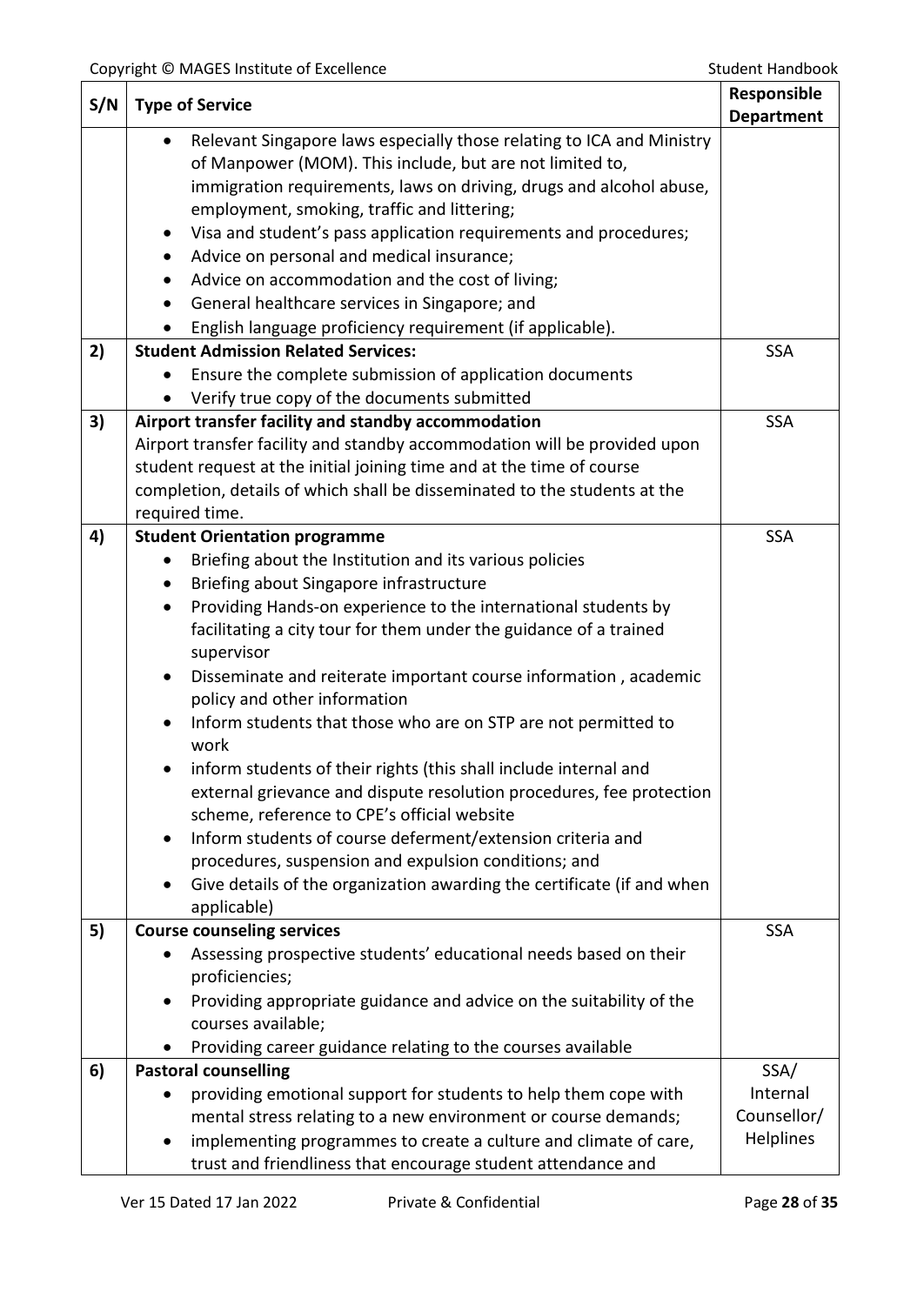| S/N | <b>Type of Service</b>                                                                                                                        | Responsible<br><b>Department</b> |
|-----|-----------------------------------------------------------------------------------------------------------------------------------------------|----------------------------------|
|     | involvement; etc                                                                                                                              |                                  |
|     | Basic pastoral counselling, if needed, is provided by the SSA and                                                                             |                                  |
|     | Academic Director in the first instance. Internal counselors and                                                                              |                                  |
|     | appointed healthcare professionals will be engaged to assist students<br>who are facing difficulties or requires support. Our Counselors will |                                  |
|     | ensure that students are coping well during their stay and have easy                                                                          |                                  |
|     | access to a person they can speak to for advice.                                                                                              |                                  |
|     |                                                                                                                                               |                                  |
|     | In case of needs, students are encouraged to get the professional help<br>from the following Voluntary Free Counseling Services in Singapore: |                                  |
|     | a. SOS (Samaritans of Singapore) -1800 221 4444                                                                                               |                                  |
|     | b. The Counseling Place -6887 3695                                                                                                            |                                  |
|     | c. CareCorner Singapore -1800 3535800                                                                                                         |                                  |
|     | d. Family Life Society -6488 0278                                                                                                             |                                  |
|     | e. ComCare Hotline -1800 2220000 (24 Hours daily service)                                                                                     |                                  |
|     | f. National Care Hotline - 1800 2026868                                                                                                       |                                  |
|     | For other Helplines and mental health-related support                                                                                         |                                  |
|     | - go.gov.sg/hotlines (BELLE, Beyond the Label helpbot)                                                                                        |                                  |
|     | - www.msf.gov.sg/Pages/Contact-Us.aspx                                                                                                        |                                  |
| 7)  | <b>Mentor Facility</b>                                                                                                                        | <b>SSA</b>                       |
|     | Mentor facility shall be given to the students to guide them through                                                                          |                                  |
|     | the initial period and through the period of study at the institute                                                                           |                                  |
| 8)  | <b>Medical Insurance</b>                                                                                                                      | <b>SSA</b>                       |
|     | Medical insurance coverage for hospitalization and related mediceal<br>treatment for the entire course duration.                              |                                  |
|     | Students shall be given an original copy of the medical insurance<br>$\bullet$                                                                |                                  |
|     | policy stating clearly the policy's terms and conditions, the claim                                                                           |                                  |
|     | procedure, any exclusion, etc.                                                                                                                |                                  |
|     | Exemption for Singaporean/PR students shall be applicable if they are                                                                         |                                  |
|     | already covered by their own medical insurance plan. Minimum                                                                                  |                                  |
|     | features/coverage for medical insurance (may be group or individual)                                                                          |                                  |
|     | shall be:                                                                                                                                     |                                  |
|     | i.annual limit not less than S\$20,000.00 per student;<br>ii.at least B2 ward (in government and restructured hospitals); and                 |                                  |
|     | iii.24 hours coverage in Singapore and overseas (if student is involved in                                                                    |                                  |
|     | school-related activities).                                                                                                                   |                                  |
| 9)  | <b>Medical Care &amp; Injuries</b>                                                                                                            | <b>SSA</b>                       |
|     | In a medical emergency, MAGES may authorize a qualified medical                                                                               |                                  |
|     | examination or emergency treatment for you, as may be necessary.                                                                              |                                  |
|     | The school will contact the student's parents or legal guardian to                                                                            |                                  |
|     | obtain further authorization when time and situation permits.                                                                                 |                                  |
| 10) | <b>Health Promotion Programmes</b>                                                                                                            | <b>SSA</b>                       |
|     | MAGES Institute of Excellence would organize Health Promotion<br>Programmes for the students as and when required.                            |                                  |
| 11) | <b>Library Facilities and Study Areas</b>                                                                                                     | <b>SSA</b>                       |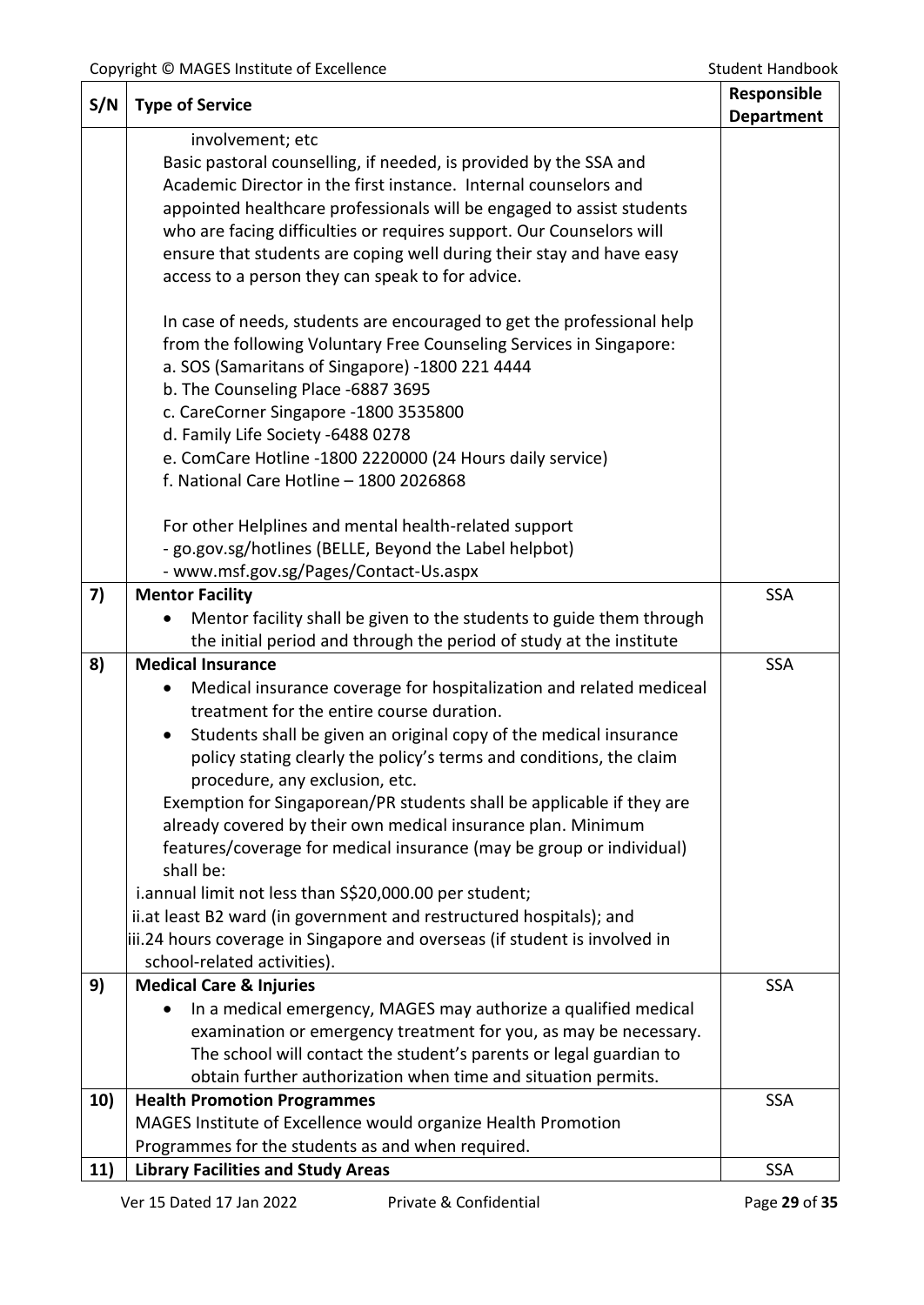| S/N | <b>Type of Service</b>                                                                                                               | Responsible       |
|-----|--------------------------------------------------------------------------------------------------------------------------------------|-------------------|
|     |                                                                                                                                      | <b>Department</b> |
|     | In order to give the students a motivating environment and help<br>$\bullet$                                                         |                   |
|     | them get a holistic learning experience MAGES Institute of                                                                           |                   |
|     | Excellence would be providing library facilities and Study Areas to                                                                  |                   |
|     | support our students' learning process. MAGES Institute of                                                                           |                   |
|     | Excellence would provide online e-journals books database access to                                                                  |                   |
| 12) | the students for research and project work.<br><b>Wireless Internet Connection</b>                                                   | <b>SSA</b>        |
|     | MAGES Institute of Excellence would provide a Wireless Internet                                                                      |                   |
|     | facility to the students for research and project work.                                                                              |                   |
| 13) | <b>Academic Assistance</b>                                                                                                           | <b>SSA</b>        |
|     | MAGES would be conducting extra classes (outside the normal study                                                                    |                   |
|     | hours where applicable) for students who require extra coaching in                                                                   |                   |
|     | the subjects form the foundation of the various courses to be                                                                        |                   |
|     | taught.                                                                                                                              |                   |
| 14) | <b>Field Trips, Sports and Events</b>                                                                                                | <b>SSA</b>        |
|     | This will expose students to the multicultural and creative aspects of                                                               |                   |
|     | studying in Singapore while providing a variety of experiences for                                                                   |                   |
|     | the students. Active students can also opt to participate in                                                                         |                   |
|     | competitions and sports events to enhance their physical well-being.                                                                 |                   |
| 15) | Mentorship                                                                                                                           | <b>SSA</b>        |
|     | Students can opt to join in our scheduled industry visits and gain valuable                                                          |                   |
|     | advice from industry mentors.                                                                                                        |                   |
| 16) | <b>Holistic enrichment programmes</b>                                                                                                |                   |
|     |                                                                                                                                      | SSA/              |
|     | Various models and frameworks would be created and continually                                                                       | Management        |
|     | reviewed to ensure that the School has sufficient programmes to                                                                      | Committee         |
|     | develop students holistically.                                                                                                       | /Academic         |
|     |                                                                                                                                      | Director          |
|     | The Community Involvement Programme (CIP) provides students                                                                          |                   |
|     | with the opportunity to participate in meaningful activities which                                                                   |                   |
|     | contribute to the community. It aims to nurture a sense of social                                                                    |                   |
|     | responsibility and help students understand that everyone can play                                                                   |                   |
|     | a part in bettering the community.                                                                                                   |                   |
|     |                                                                                                                                      |                   |
|     | At MAGES, the Management Committee and Academic Director will<br>$\bullet$                                                           |                   |
|     | play an active part in identifying organisations they wish to work                                                                   |                   |
|     | with for their CIP. The type of volunteer work differs according to                                                                  |                   |
|     | the project chosen or the organization chosen to carry out the<br>activity.                                                          |                   |
| 17) | <b>Career guidance programmes</b>                                                                                                    | <b>SSA</b>        |
|     | Career guidance progremme to assist students to proceed to higher                                                                    |                   |
|     | education programme and career pathway progress.                                                                                     |                   |
| 18) | <b>Feedback Channels</b>                                                                                                             | <b>SSA</b>        |
|     | MAGES provides a comprehensive framework for students to                                                                             |                   |
|     | provide feedback to the management. Students can email to our                                                                        |                   |
|     | Management direct through our website, arrange for sharing<br>sessions, give their inputs to the Academic Director, and also contact |                   |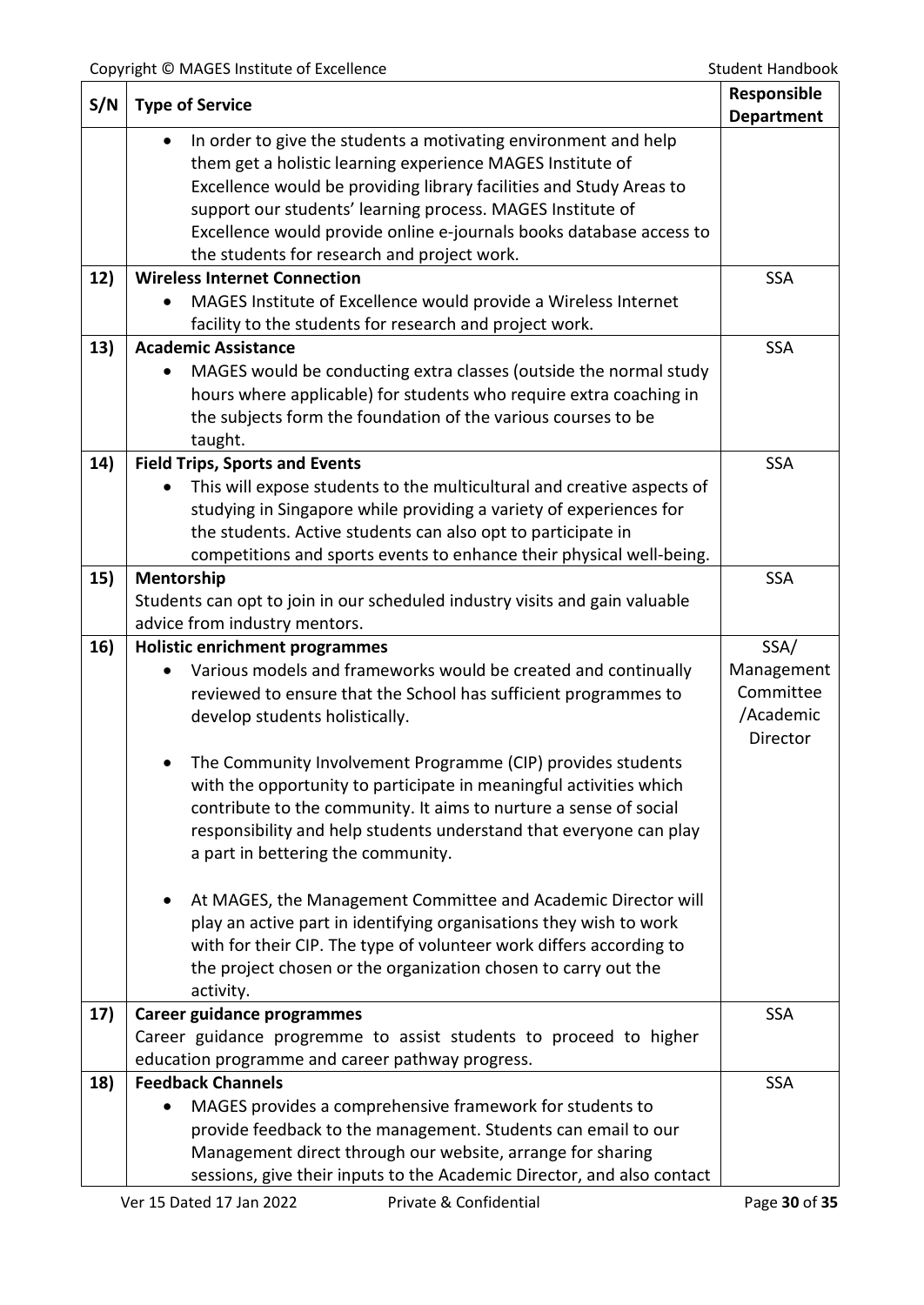| $S/N$   Type of Service            | <b>Responsible</b><br><b>Department</b> |
|------------------------------------|-----------------------------------------|
| CPE for resolutions to complaints. |                                         |

# 9.2 Change of Personal Details

<span id="page-30-0"></span>It is extremely important for you that the School keeps updated information of your personal contact details for convenience of:

- a) Verification by the authorities (Student's Pass holders);
- b) Informing you in the event that the class is postponed or cancelled;
- c) Updating you on new policies and procedures of MAGES Institute of Excellence;
- d) Informing your family in the event of an accident;
- e) General correspondences.

If you have changed your personal particulars/details, you must complete the Student's Personal Particulars Update Form and submit it to our Student Services Office as soon as possible. A copy of the form can be obtained from the Student Services Office.

## 9.3 Email Notices by MAGES Institute of Excellence

<span id="page-30-1"></span>MAGES Institute of Excellence may notify students on some of these issues:

- a) Lesson schedule or change in lesson schedule/venue
- b) Exam schedule or change in exam schedule/venue
- c) New or change in policies and procedures of MAGES Institute of Excellence
- d) Upcoming events/activities of MAGES Institute of Excellence

MAGES Institute of Excellence will not be liable for any student who misses deadlines due to failure in checking his/her emails. All students must provide a working email contact for MAGES communication.

# 9.4MAGES Institute of Excellence Student ID card

<span id="page-30-2"></span>All MAGES Institute of Excellence students will be issued with a MAGES Institute of Excellence student ID card, which must be produced as a form of identification when required by the School. The student ID card is also used for compulsory verification during exams and usage of campus facilities.

If you misplaced or lost your student ID card, you must approach our Student Services Office immediately to arrange for a card replacement. A replacement fee is chargeable.

# 9.5Requests for Referral Letter

<span id="page-30-3"></span>If you need a referral letter from the School to certify your enrolment with the School and/or your current academic performance, you must complete the Request for Document Form and submit it to our Student Services Office for processing.

The School will take 7 working days from the date of request to process your request. Any request that involves or requires processing time by external parties (e.g. university partners, government authorities, etc.) will take at least 14 working days.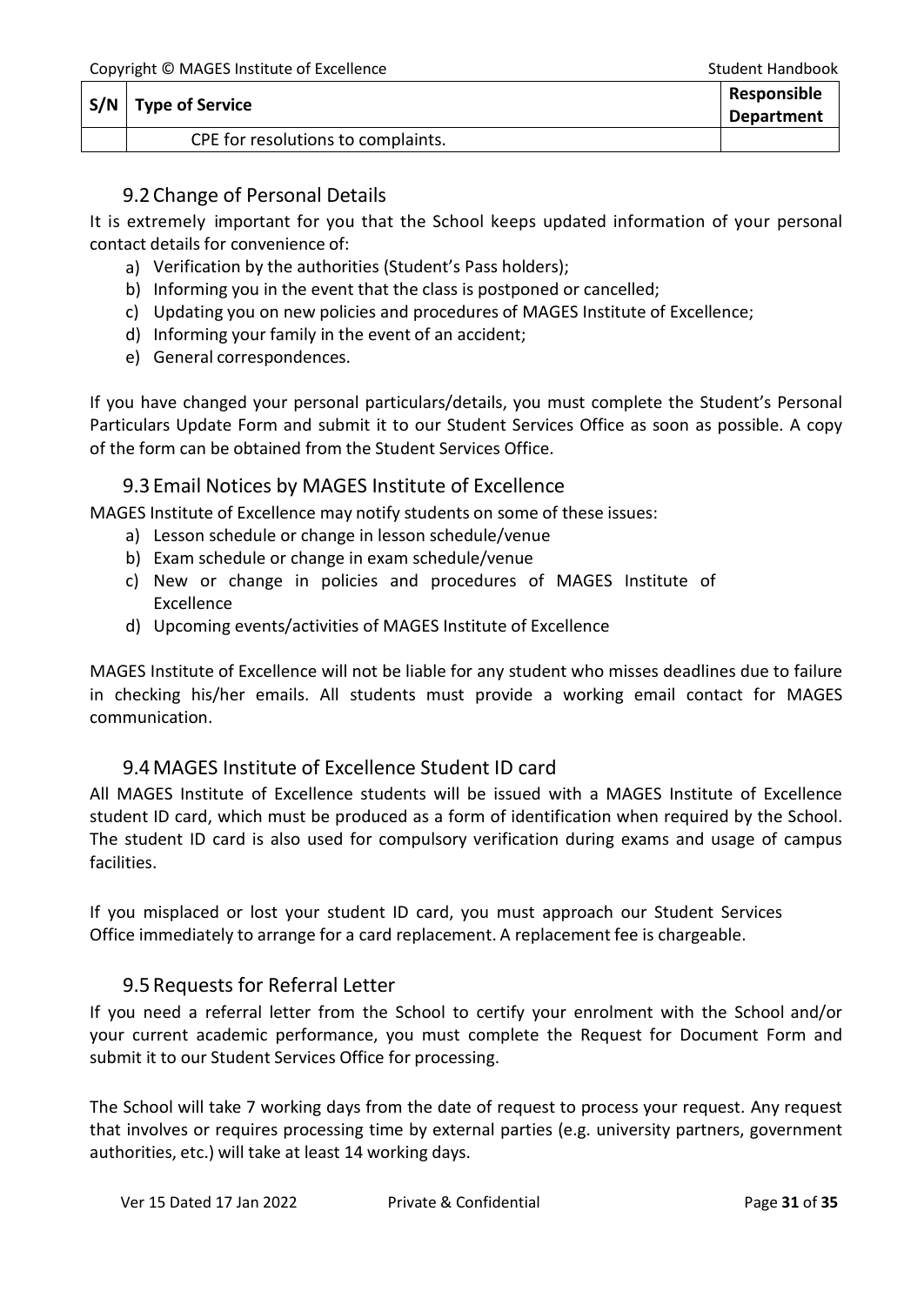# <span id="page-31-0"></span>9.6 Printing & Photocopying

Facilities for printing and/or photocopying of additional handouts, assignments/projects, or any other materials required by students are available. Student can approach our Student Service Administrators for assistance where required.

The School will not entertain any personal printing and/or photocopying for students.

# 9.7 Lost & Found

<span id="page-31-1"></span>Any articles/items found within the School can be referred to the Student Services Administrator. Students can approach the Student Services Office to check for their lost article/item. Lost articles/items not claimed within fourteen (14) working days will be discarded or disposed of accordingly.

# 9.8 Library Rules

<span id="page-31-2"></span>All students must observe and abide by the following rules and regulations of the library:

- a) Other than the consumption of plain water (bottled), eating or drinking in the library is not allowed.
- b) To prevent causing disturbance to other students, you are to maintain silence at all time while in the library. Mobile phone must be switched to silent mode.
- c) Reference materials are only meant for in-house consultation. No materials from the Library may be removed without approval.
- d) All printed publications are protected by the Copyright Act. Where a literary, dramatic or musical work is not less than 10 pages, students may photocopy up to 10% of the number of pages in a published edition of the work or if the work is divided into chapters, up to one chapter.
- e) The library is a study area and students should not treat it as a resting/eating place.

It is an offence to write in, damage, lose or refuse to return library material. For any lost item, the borrower will be required to pay the replacement copy.

Students are encouraged to utilize the library resources of our campus to do their researches or projects. The library is accessible for all students. The reference books are only meant for browsing in the library and students should not remove the books from the library without the authorization from the school.

# 10. Feedback Management System

MAGES is committed to having an effective system of management that responds to feedback in a positive way to resolve issues.

Students may provide feedback or complaints to MAGES through emails, letters, and feedback forms in person or phone calls. Complainant. Fills up the Feedback/ Complaint Form or has the option to send an email to [feedback@mages.edu.sg](mailto:feedback@mages.edu.sg)

MAGES will acknowledge the email (if complaint/feedback is sent via email) or form (if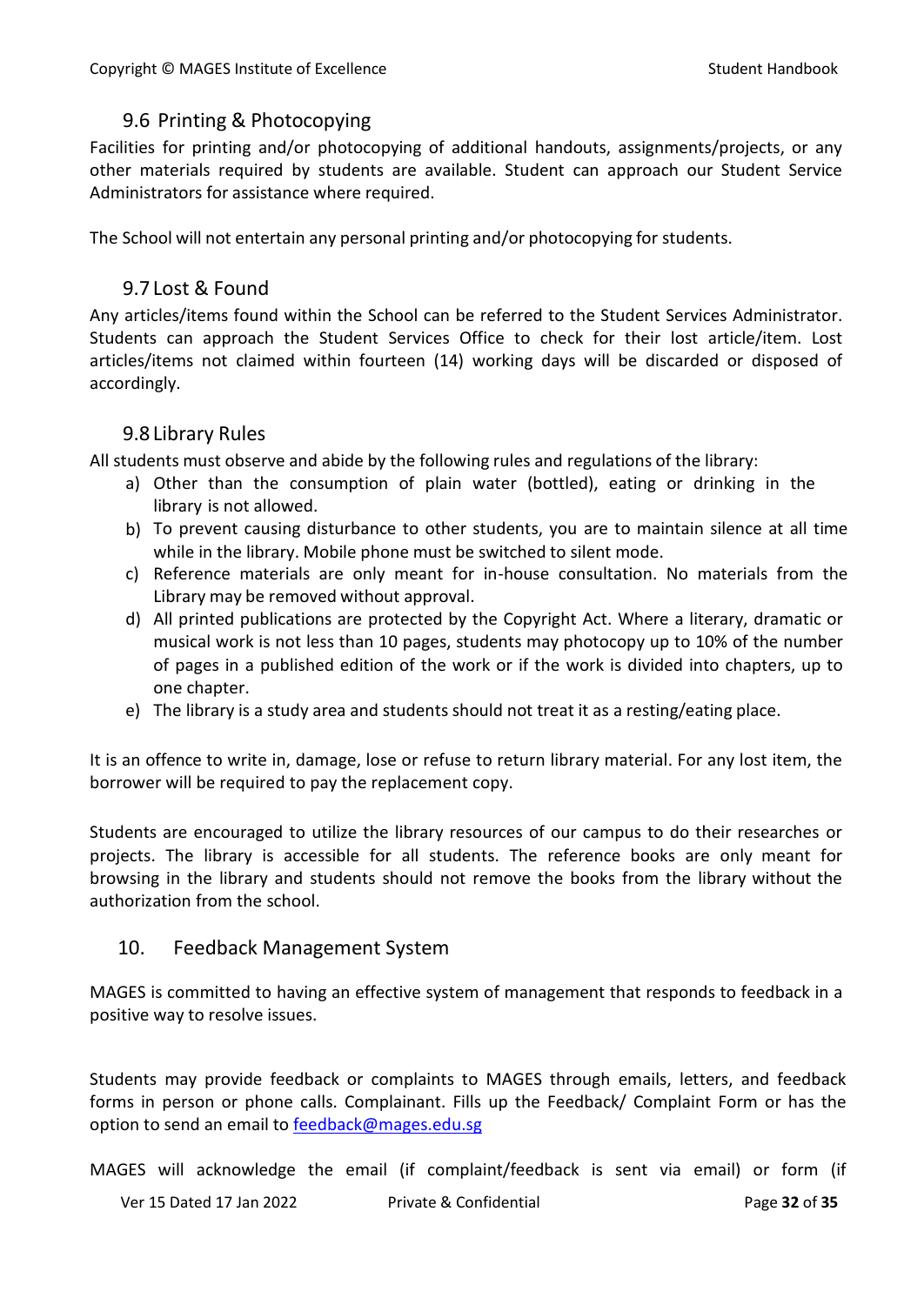Copyright © MAGES Institute of Excellence Student Handbook Student Handbook complaint/feedback is given through the form) and identifies issue as minor or major.

The matter has to be resolved within 21 working days from the date of complaint log. All critical complaints must be resolved within 15 working days.

In the event that the Student and MAGES are unable to resolve a dispute, the Student and MAGES shall refer the dispute to the Singapore Mediation Centre (SMC) or Singapore Institute of Arbitrators (SIArb) through the CPE Student Services Centre for mediation prior to instituting any legal action or proceedings.

The Student and MAGES hereby agree to such procedures and to pay such fees as the Singapore Mediation Centre (SMC) or Singapore Institute of Arbitrators (SIArb) may prescribe from time to time for the purpose of resolving their dispute.

10.3 Compliance Director implements solution. In case the issue is Academic the involvement of Academic Director is compulsory.

For further information, refer to CPE's link - [https://www.ssg.gov.sg/cpe/student-services/dispute](https://www.ssg.gov.sg/cpe/student-services/dispute-resolution.html)[resolution.html](https://www.ssg.gov.sg/cpe/student-services/dispute-resolution.html)

# <span id="page-32-0"></span>11 MAGES EXTERNAL DATA PROTECTION POLICY

#### 11.1 Introduction

We at MAGES Institute of Excellence ("MAGES") respect the privacy and confidentiality of personal data in our possession or under our control; the personal data of our Clients, Partners, Consultants, Contractors, Service Providers, Outsourced Third-Parties and others who have business dealings with us.

We have implemented policies and practices to safeguard the collection, use, disclosure, storage and other processing of personal data provided to us.

## 11.2 How We Collect Your Personal Data

We collect your personal data in the following ways: -

- Respond to our events or campaigns
- Provide feedback to us on our quality of service or your user experience
- Provide your personal information relating to the courses/programmes conducted by us
- Visit our websites and leave behind your contact information
- Communicate with us via emails or written correspondences
- Submit your CV and job application form to us in response to our recruitment advertisements in newspapers and websites, or at roadshows or job fairs

Submit your CV to recruitment firms or job portals, which are in turn forwarded to or retrieved by us.

## 11.3 Types of Personal Data We Collect About You

The types of personal data we collect about you may include: -

- Your personal contact information (Name, Address, Phone No., Email address)
- Your personal particulars (NRIC/FIN/Work Permit Nos, Birth certificate, Passport Nos) only when required under the law or necessary to accurately establish or verify your identity to a high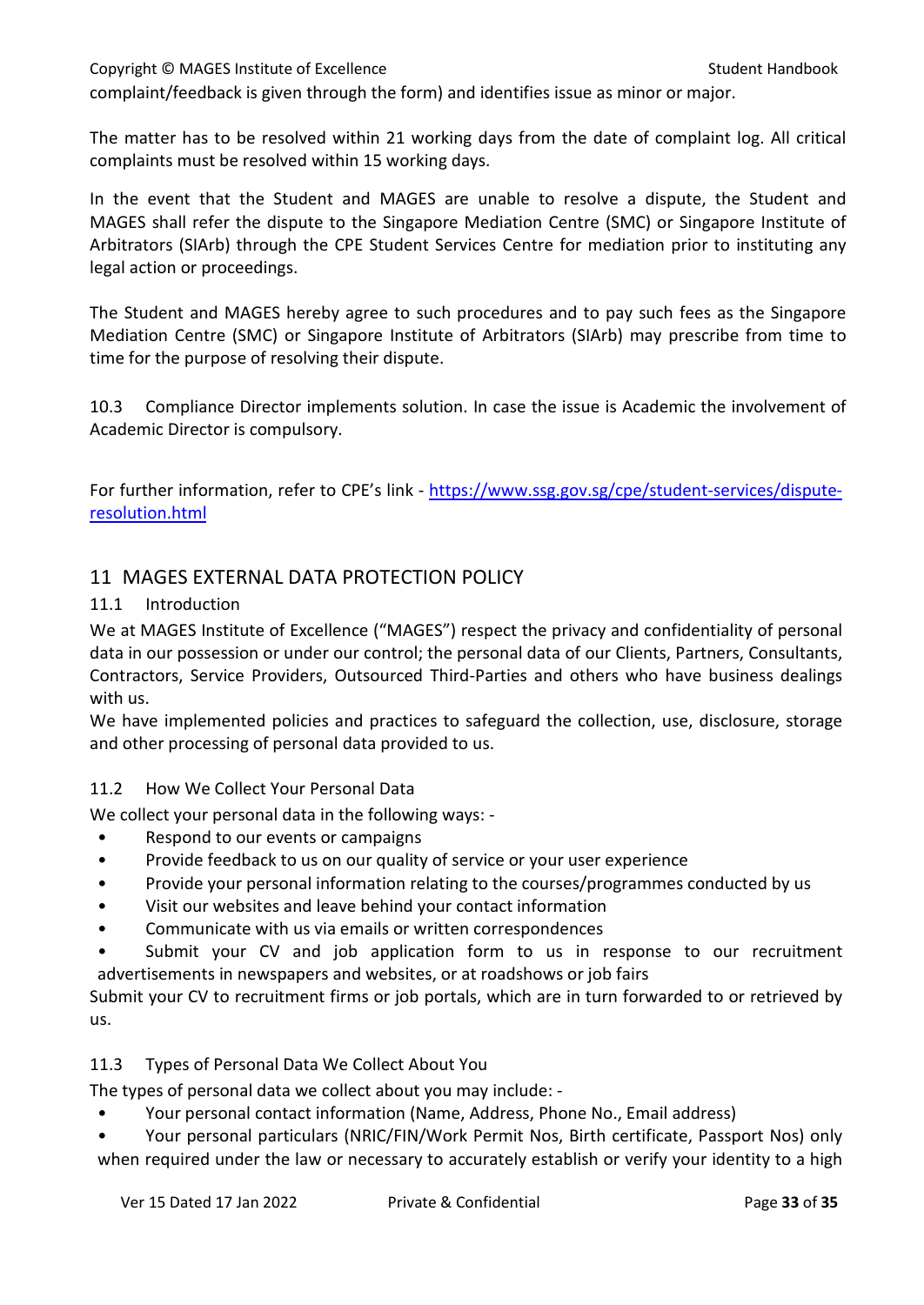degree of fidelity

• Job applicant's professional and work experience (Job title, Occupation, Employment history, Work experience, Curriculum Vitae, Job applicant's educational and professional qualifications (Highest education level, Qualifications, Schools Attended, Academic transcripts, Membership of professional bodies)

Should you require more details on types of personal data we collect about you, you may visit our website: www.MAGES.edu.sg or contact our DPO at dpo@MAGES.edu.sg

## 11.4 How We Handle Queries and Complaints

If you have any query or feedback regarding this Policy, or any complaint you have relating to how we manage your personal data, you may contact our Data Protection Officer at: dpo@MAGES.edu.sg

Any query or complaint should include, at least, the following details:

- Your full name and contact information
- Brief description of your query or complaint

We treat such queries and complaints seriously and will deal with them confidentially and within reasonable time.

MAGES Data Protection Notice can be found on our website [https://mages.edu.sg/about](https://mages.edu.sg/about-us/policy/)[us/policy/](https://mages.edu.sg/about-us/policy/) Alternatively, please approach one of our staff for a copy of the Data Protection Notice